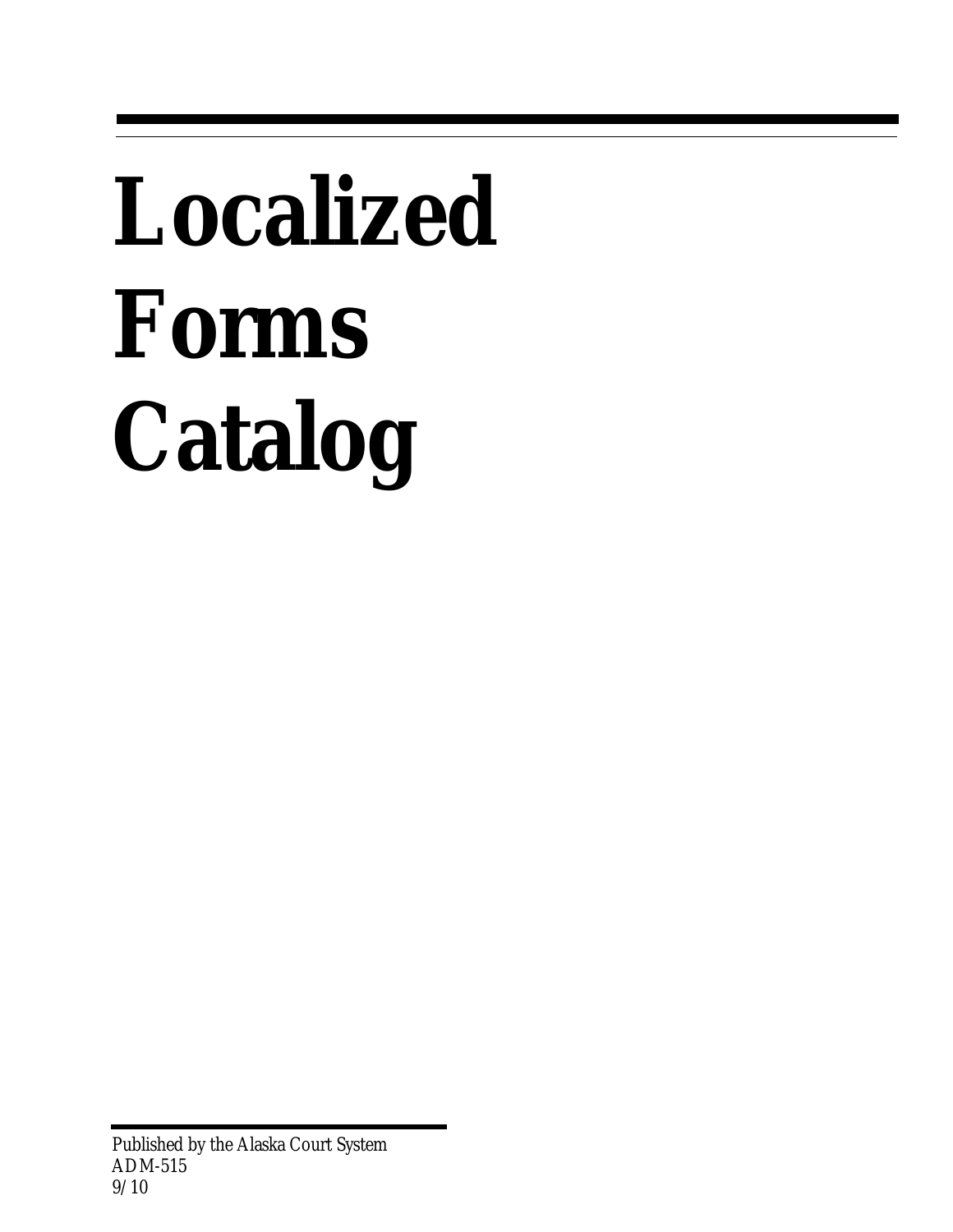## **Instructions**

#### 1. **To Order Court Forms**

Use the Forms Requisition (ADM-302) to order all court forms and pamphlets.

 When ordering a form from this catalog, be sure to use the full form number (including the part indicating the court location) or you may get the statewide version of the form instead of your localized version.

 Court Supply does not keep supplies of localized forms in inventory. So, when you order a form from this catalog, you will need to allow 10 to 14 days for printing and delivery.

#### 2. **Forms Not Listed in This Catalog**

 The only forms you may order from Court Supply are those listed for your court in this catalog and those listed in the Statewide Forms Catalog. For any other forms, you must follow the instructions in paragraph 3 concerning requests for new forms.

#### 3. **To Request New Forms or Changes in Forms**

 If you want to create a new form or change an existing form, fill out form ADM-500 (Form Request) and send it along with a copy of your new or revised form to:

> Dorne Hawxhurst 820 W. 4th Avenue Anchorage, AK 99501-2005

A copy of ADM-500 is included as the last page of the statewide Forms Catalog.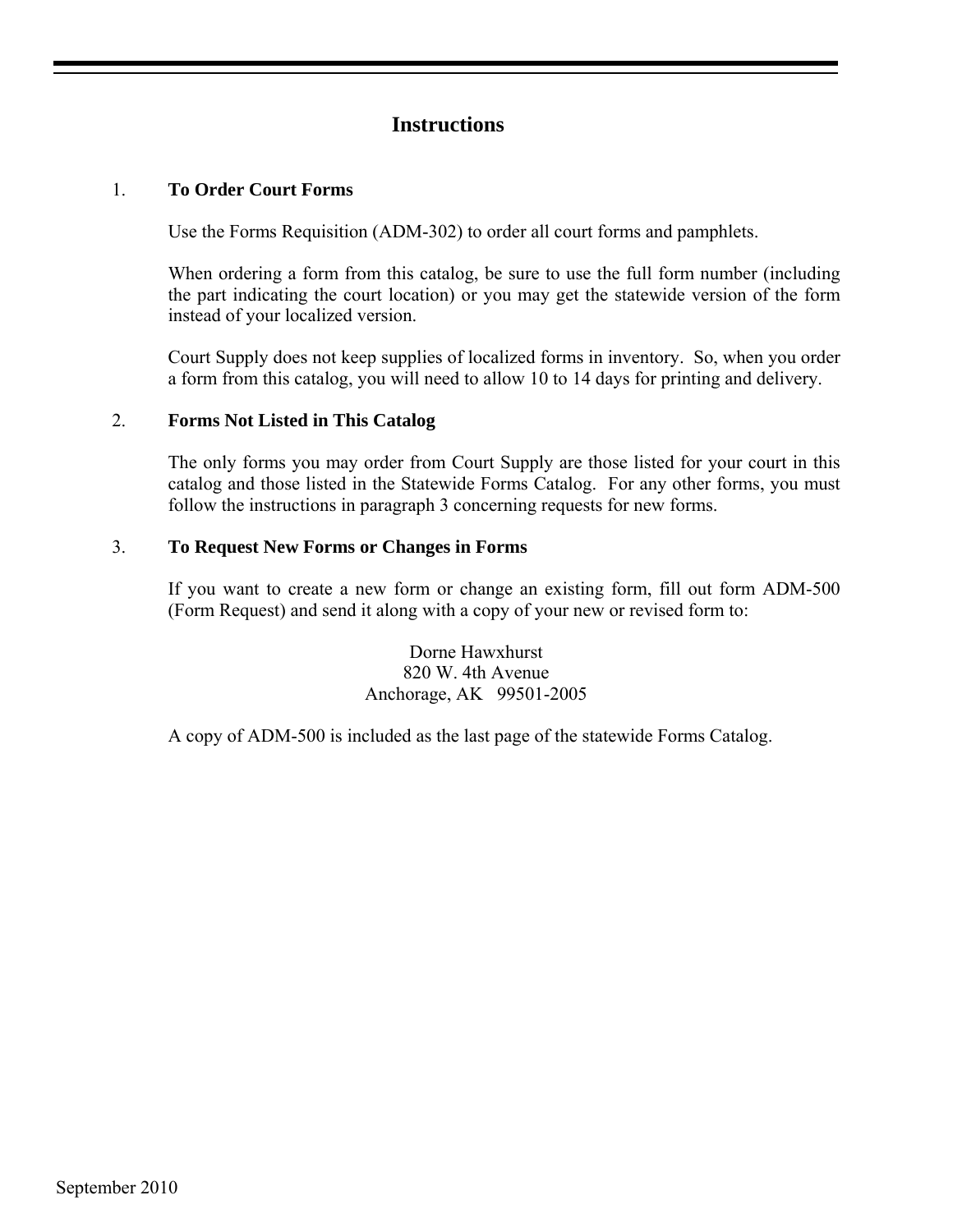This catalog lists the latest versions of all localized court forms as of September 30, 2010. It is available on the court system's website: <http://www.courts.alaska.gov/forms.htm#catalogs>

Please recycle all previous editions.

# **Table of Contents**

| Forms                               | Page           |
|-------------------------------------|----------------|
| Administration                      | $\mathbf{1}$   |
| Anchorage                           | $\overline{2}$ |
| <b>Children's Proceedings Forms</b> | $\overline{3}$ |
| Civil Forms                         | $\overline{4}$ |
| <b>Criminal Forms</b>               | 5              |
| <b>Domestic Relations Forms</b>     | 9              |
| <b>Domestic Violence Forms</b>      | 10             |
| <b>Jury Forms</b>                   | 11             |
| <b>Mediation Forms</b>              | 12             |
| Mental Commitment                   | 14             |
| Probate Forms                       | 15             |
| <b>Small Claims Forms</b>           | 16             |
| TF Forms (Trial Court)              | 17             |
| <b>Traffic Forms</b>                | 18             |
| Therapeutic Court Forms             | 19             |
| <b>Vital Statistics Forms</b>       | 20             |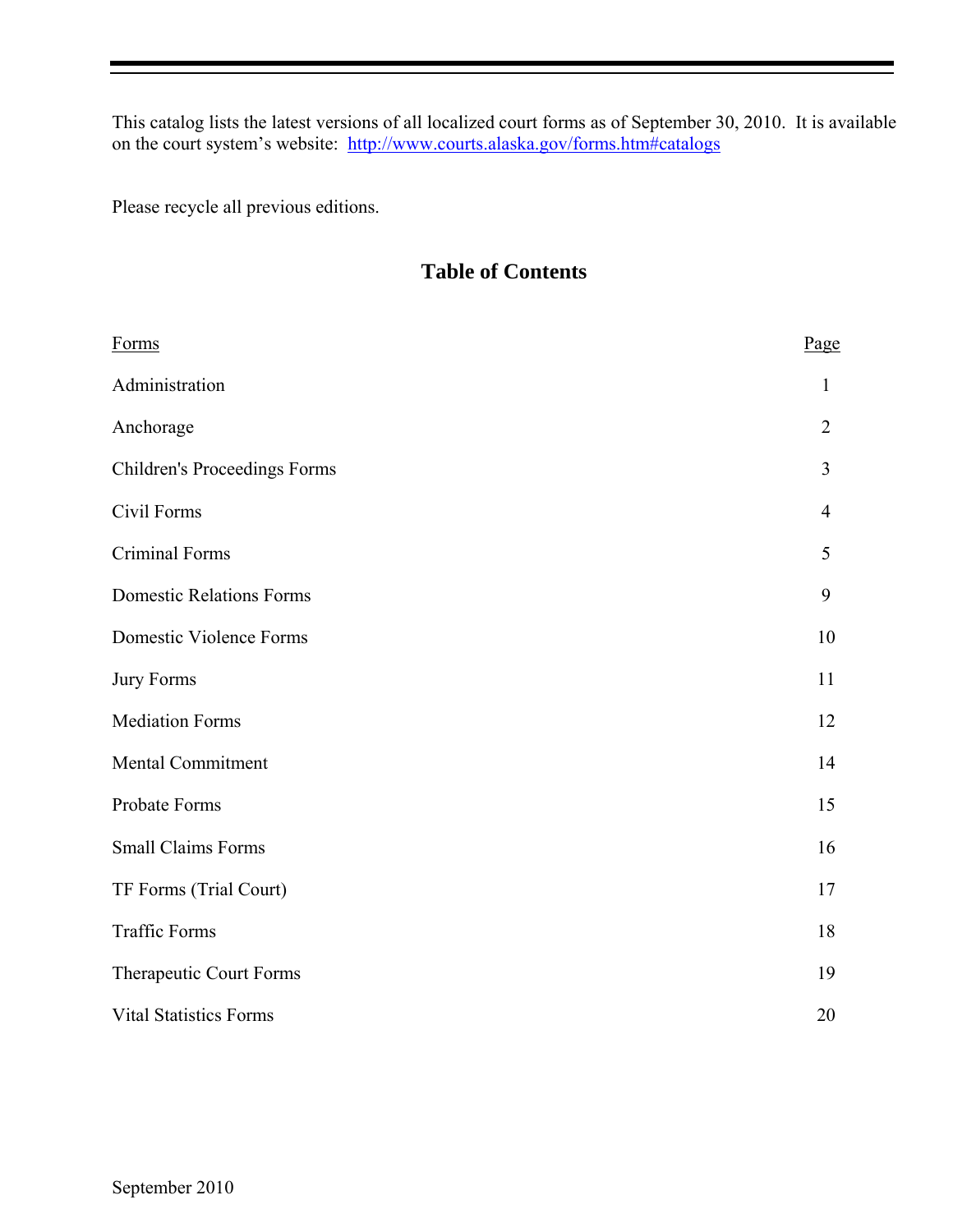## **ADMINISTRATION**

| Form No.     | Form Name                     | atest<br>diti<br>⊢<br>ſт <sup>,</sup> | Ό<br>بر |  |
|--------------|-------------------------------|---------------------------------------|---------|--|
|              |                               |                                       |         |  |
| ADM-101 ANCH | Quick Reference Guide (cs-bb) | 11/09                                 |         |  |
|              |                               |                                       |         |  |

 $\checkmark$  A single check mark in the "Court View" column means that the form is both a CourtView form and a paper form.

 $\checkmark\checkmark$  Double check marks mean that the form exists only in CourtView. There is no paper version. ♦ This form is also available at the court's website: www.courts.alaska.gov/forms.htm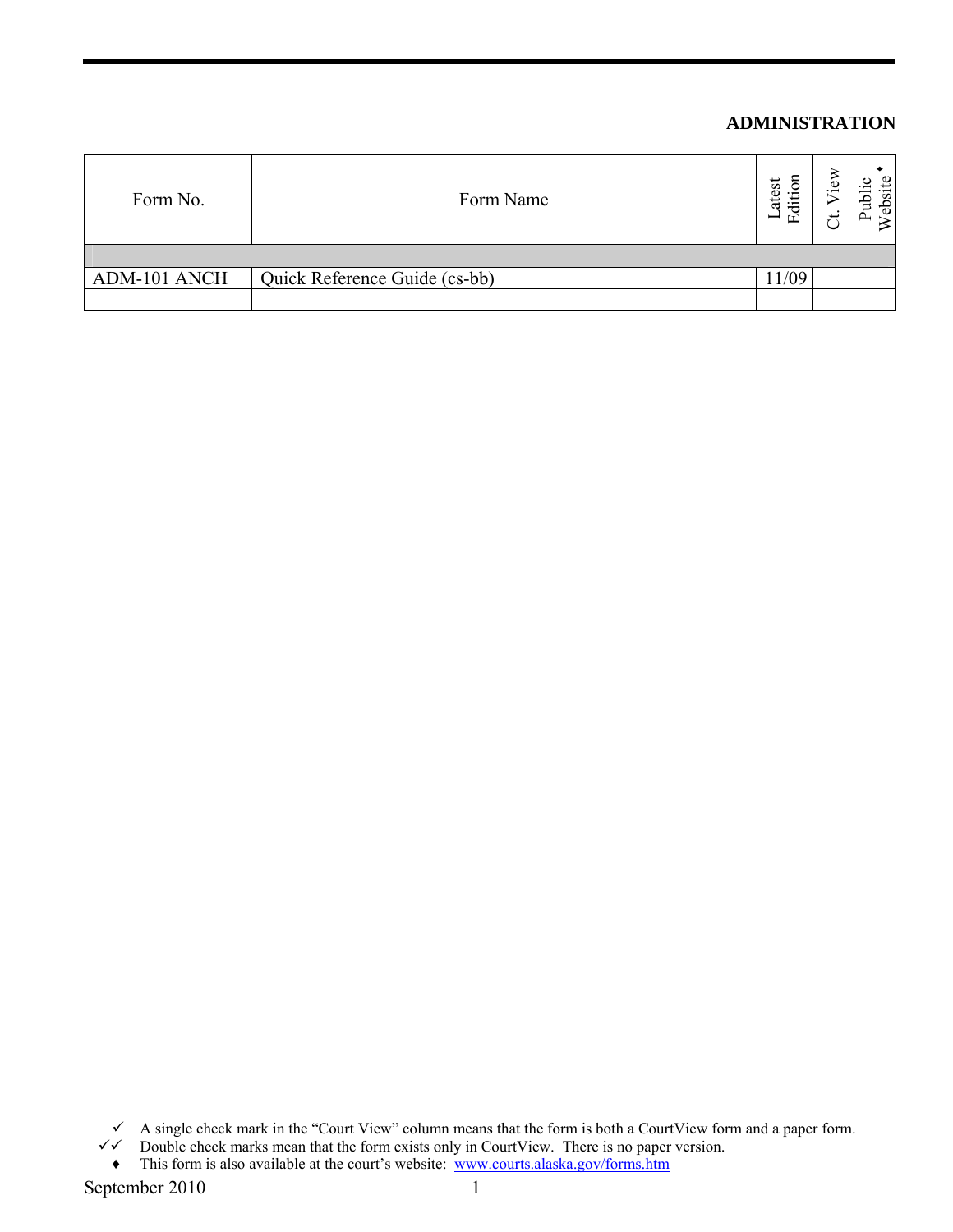#### **ANCHORAGE**

| Form No.      | Form Name                                                             | $\ddot{a}$ |  |
|---------------|-----------------------------------------------------------------------|------------|--|
|               |                                                                       |            |  |
| ANCHORAGE-204 | Report Form to Probation Officer (st.3)(8 $\frac{1}{2} \times 35/8$ ) | 4/01       |  |
| ANCHORAGE-603 | Calendaring Memo (cs canary pads)(5 $\frac{1}{2}$ x 8 $\frac{1}{2}$ ) | 2/08       |  |

 $\checkmark$  A single check mark in the "Court View" column means that the form is both a CourtView form and a paper form.

- $\checkmark\checkmark$  Double check marks mean that the form exists only in CourtView. There is no paper version.
- ♦ This form is also available at the court's website: www.courts.alaska.gov/forms.htm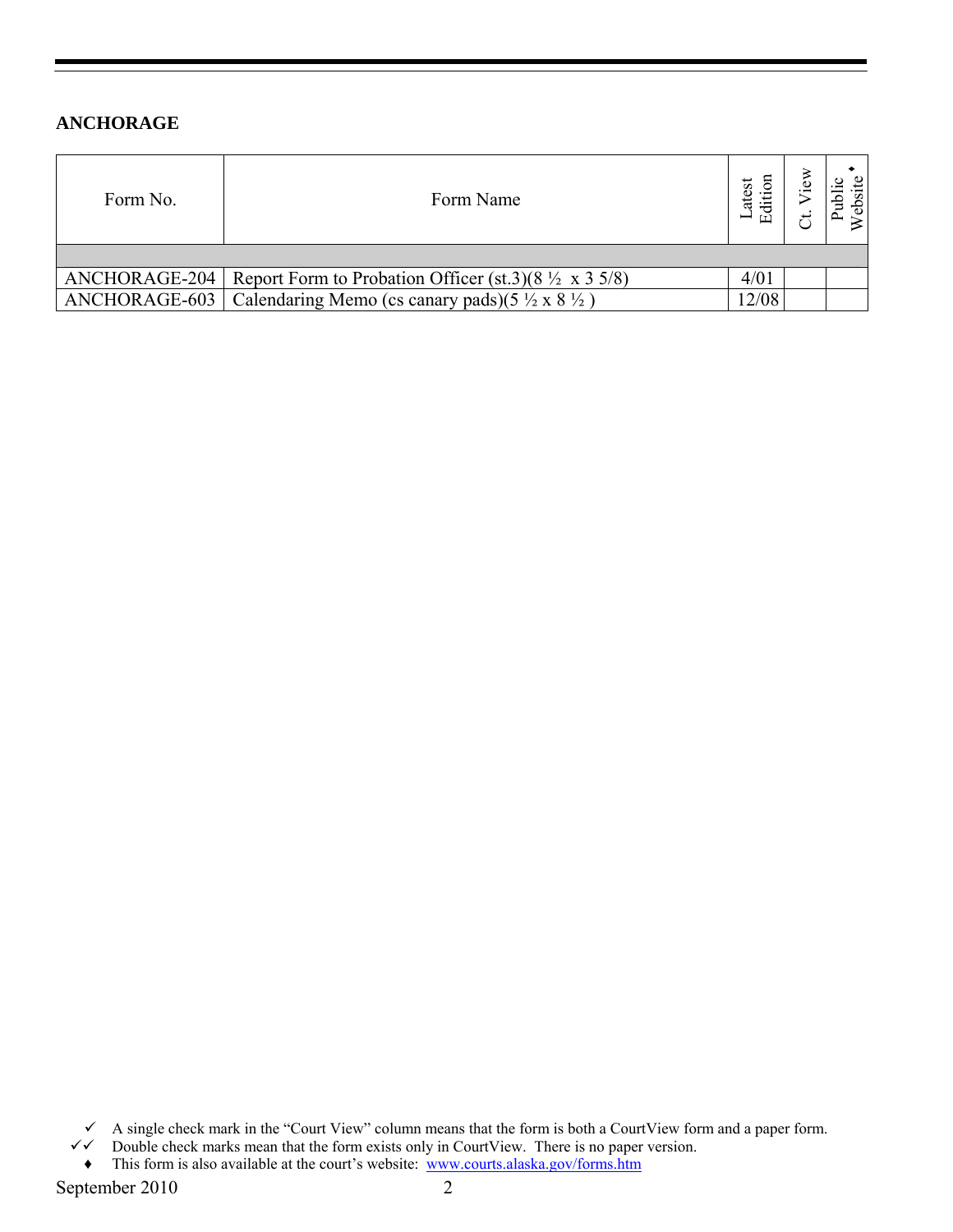# **CHILDREN'S PROCEEDINGS**

| Form No.                                                    | Form Name                                                     | Latest<br>Edition | Ct. View     | ٠<br>Public<br>Website |
|-------------------------------------------------------------|---------------------------------------------------------------|-------------------|--------------|------------------------|
|                                                             | <b>Child In Need of Aid</b>                                   |                   |              |                        |
| CN-301 ANCH                                                 | Notice of Hearing on Emergency CINA Proceeding (st.2)         | 1/06              |              |                        |
| CN-303 ANCH                                                 | Notice of Judicial Assignment (cs)                            | 4/09              | $\checkmark$ |                        |
| CN-303 FBKS                                                 | Notice of Judicial Assignment and Referral to Standing Master | 1/06              | $\checkmark$ |                        |
| <b>CN-303 PALMER</b>                                        | Judicial Assignment Order (st.3)                              | 4/10              |              |                        |
| CN-307 ANCH                                                 | Pretrial Order – CINA (cs)                                    | 1/06              | $\checkmark$ |                        |
| CN-307 FBKS                                                 | Pretrial Order - CINA                                         | 1/06              | $\checkmark$ |                        |
| <b>CN-307 PALMER</b>                                        | Pretrial Order – CINA (st.5)                                  | 1/06              |              |                        |
| CN-309 BETHEL                                               | Order Appointing/Denying Counsel (CINA) (cs)                  | 5/10              | $\checkmark$ |                        |
| CN-311 ANCH                                                 | Calendaring Order (cs)                                        | 11/09             | $\checkmark$ |                        |
|                                                             | <b>Delinquency</b>                                            |                   |              |                        |
| DL-106 ANCH                                                 | Assignment Order (st.5)                                       | 2/10              |              |                        |
| <b>DL-106 PALMER</b>                                        | Assignment Order & Order of Reference to Master               | 4/10              |              |                        |
| DL-110 BETHEL                                               | Order Appointing/Denying Counsel (Delinquency) (cs)           | 5/10              | $\checkmark$ |                        |
| DL-112 ANCH                                                 | Delinquency Pretrial Order (cs)                               | 2/10              | $\checkmark$ |                        |
| DL-121 ANCH                                                 | Order for Temporary Detention (st.5)                          | 1/06              |              |                        |
| DL-130 ANCH                                                 | Order for Predisposition Report and Summons to Hearing (st.4) | 7/09              | $\checkmark$ |                        |
| DL-140 ANCH                                                 | Disposition Order (cs)                                        | 10/09             | $\checkmark$ |                        |
| DL-160 ANCH                                                 | Order for Referral to Pretrial Services (cs)                  | 8/08              | $\checkmark$ |                        |
| <b>General Forms (Used In CINA &amp; Delinquency Cases)</b> |                                                               |                   |              |                        |
| CP-406 ANCH                                                 | Trial Setting Order (st.5)                                    | 7/06              |              |                        |
| CP-430 ANCH                                                 | Subpoena to Appear/Produce (st.3)                             | 1/06              |              |                        |
| CP-430 KENAI                                                | Subpoena to Appear/Produce (st.3)                             | 1/06              |              |                        |

 $\checkmark$  A single check mark in the "Court View" column means that the form is both a CourtView form and a paper form.

 $\checkmark\checkmark$  Double check marks mean that the form exists only in CourtView. There is no paper version.

<sup>♦</sup> This form is also available at the court's website: www.courts.alaska.gov/forms.htm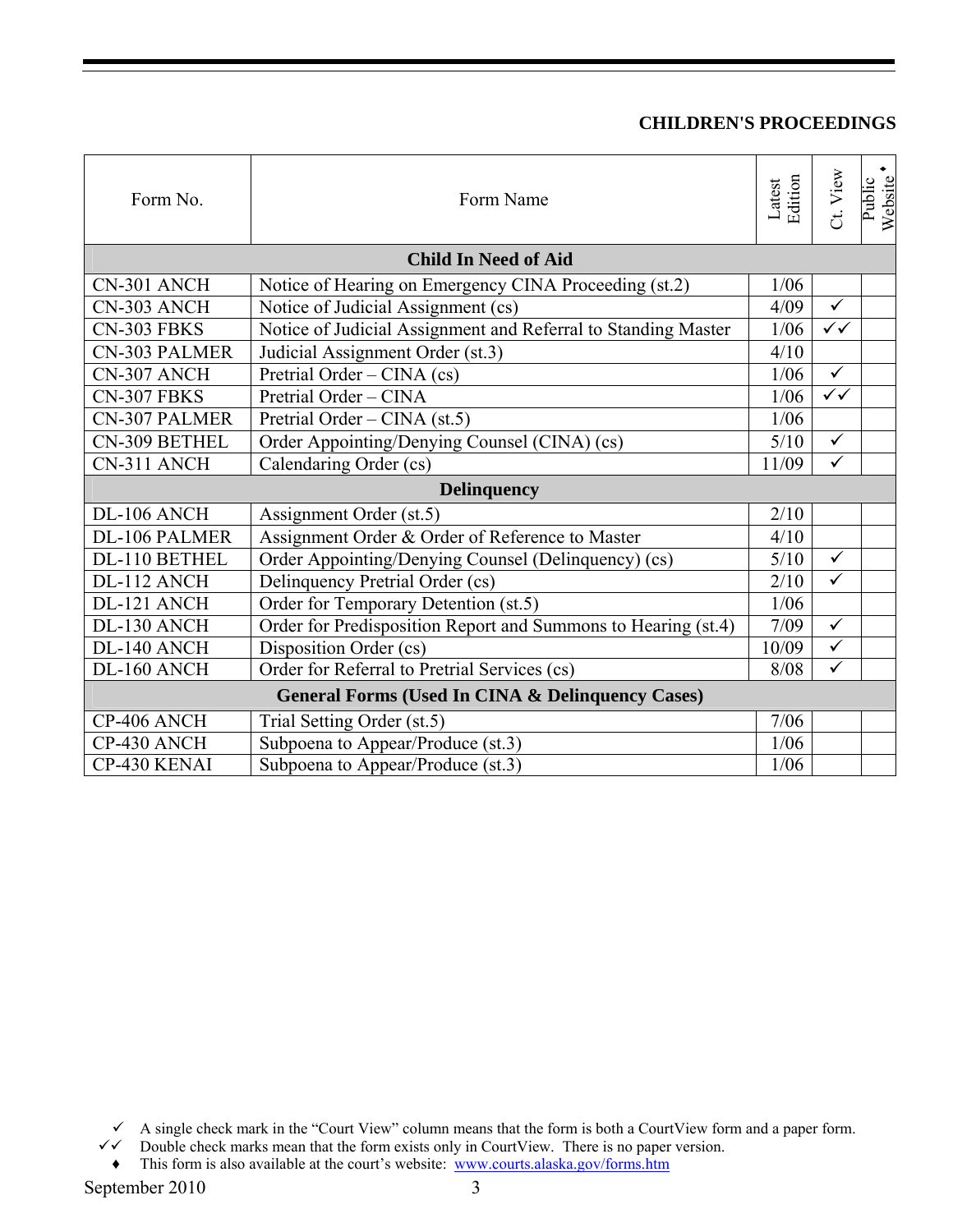# **CIVIL**

| Form No.                      | Form Name                                                           | Latest<br>Edition | Ct. View                | ٠<br>Public<br>Website |
|-------------------------------|---------------------------------------------------------------------|-------------------|-------------------------|------------------------|
| CIV-100 ANCH                  | Summons and Notice to Both Parties of Judicial<br>Assignment (st.3) | 6/10              |                         |                        |
| CIV-100 FBKS                  | Summons and Notice to Both Parties of Judicial<br>Assignment (st.3) | 1/10              | $\checkmark$            |                        |
| CIV-100 KENAI                 | Summons and Notice to Both Parties of Judicial<br>Assignment (st.3) | 8/07              |                         |                        |
| <b>CIV-100 PALMER</b>         | Summons and Notice to Both Parties of Judicial<br>Assignment (st.3) | 5/10              |                         |                        |
| CIV-105 ANCH                  | Summons - Forcible Entry and Detainer (st.3)                        | 6/10              |                         | $\blacklozenge$        |
| CIV-105 FBKS                  | Summons - Forcible Entry and Detainer (st.3)                        | 11/05             |                         | $\bullet$              |
| CIV-110 ANCH                  | Subpoena to Appear and Produce (st.3)                               | 3/07              | $\checkmark$            |                        |
| CIV-111 ANCH                  | Subpoena to Appear (st.3)                                           | 7/06              |                         |                        |
| CIV-111 JUNEAU                | Subpoena to Appear (st.3)                                           | 9/05              |                         |                        |
| CIV-111 KENAI                 | Subpoena to Appear (st.3)                                           | 6/04              |                         |                        |
| <b>CIV-111 PALMER</b>         | Subpoena to Appear (st.3)                                           | 8/03              |                         |                        |
| CIV-120 ANCH                  | Notice and Order of Dismissal (st.3)                                | 10/07             | $\overline{\checkmark}$ |                        |
| CIV-204 FBKS                  | Pretrial Order – District (Jury)                                    | 1/04              | $\overline{\checkmark}$ |                        |
| CIV-205 ANCH                  | Civil Pre-Trial Order (st.3)                                        | 1/06              | $\sqrt{}$               |                        |
| CIV-205 FBKS                  | Pretrial Order - District (Bench)                                   | 1/04              | $\checkmark$            |                        |
| CIV-206 FBKS                  | Pretrial Order - Superior                                           | 1/04              | $\sqrt{\sqrt{2}}$       |                        |
| CIV-208 ANCH                  | <b>Initial Pretrial Order</b>                                       | 9/05              | $\overline{\checkmark}$ |                        |
| CIV-210 ANCH<br>(Dissolution) | Judicial Assignment Order and Notice of Hearing (st.3)              | 4/09              | $\checkmark$            |                        |
| CIV-210 ANCH<br>(Probate)     | Judicial Assignment Order and Notice of Hearing (st.3)              | 4/10              | $\checkmark$            |                        |
| CIV-210 PALMER-SUP            | Judicial Assignment Order (st.3)                                    | 9/09              |                         |                        |
| CIV-210 PALMER-DIST           | Judicial Assignment Order (st.3)                                    | 4/10              |                         |                        |
| CIV-515 ANCH                  | Claim of Exemptions (st.5)                                          | 11/08             |                         | $\blacklozenge$        |
| CIV-516 ANCH                  | Response to Claim of Exemptions (st.3)                              | 10/07             |                         | $\bullet$              |
| CIV-576 ANCH                  | Instructions For Requesting a Writ of Assistance(cs)                | 7/10              |                         | $\bullet$              |
| $\overline{C}$ IV-600 ANCH    | Civil Deficiency Memo (st.2)                                        | 9/96              |                         |                        |
| <b>CIV-755 JUNEAU</b>         | Emergency Stalking or Sexual Assault Protective Order<br>(st.4)     | 4/09              |                         |                        |

 $\checkmark$  A single check mark in the "Court View" column means that the form is both a CourtView form and a paper form.

 $\checkmark\checkmark$  Double check marks mean that the form exists only in CourtView. There is no paper version.

<sup>•</sup> This form is also available at the court's website: www.courts.alaska.gov/forms.htm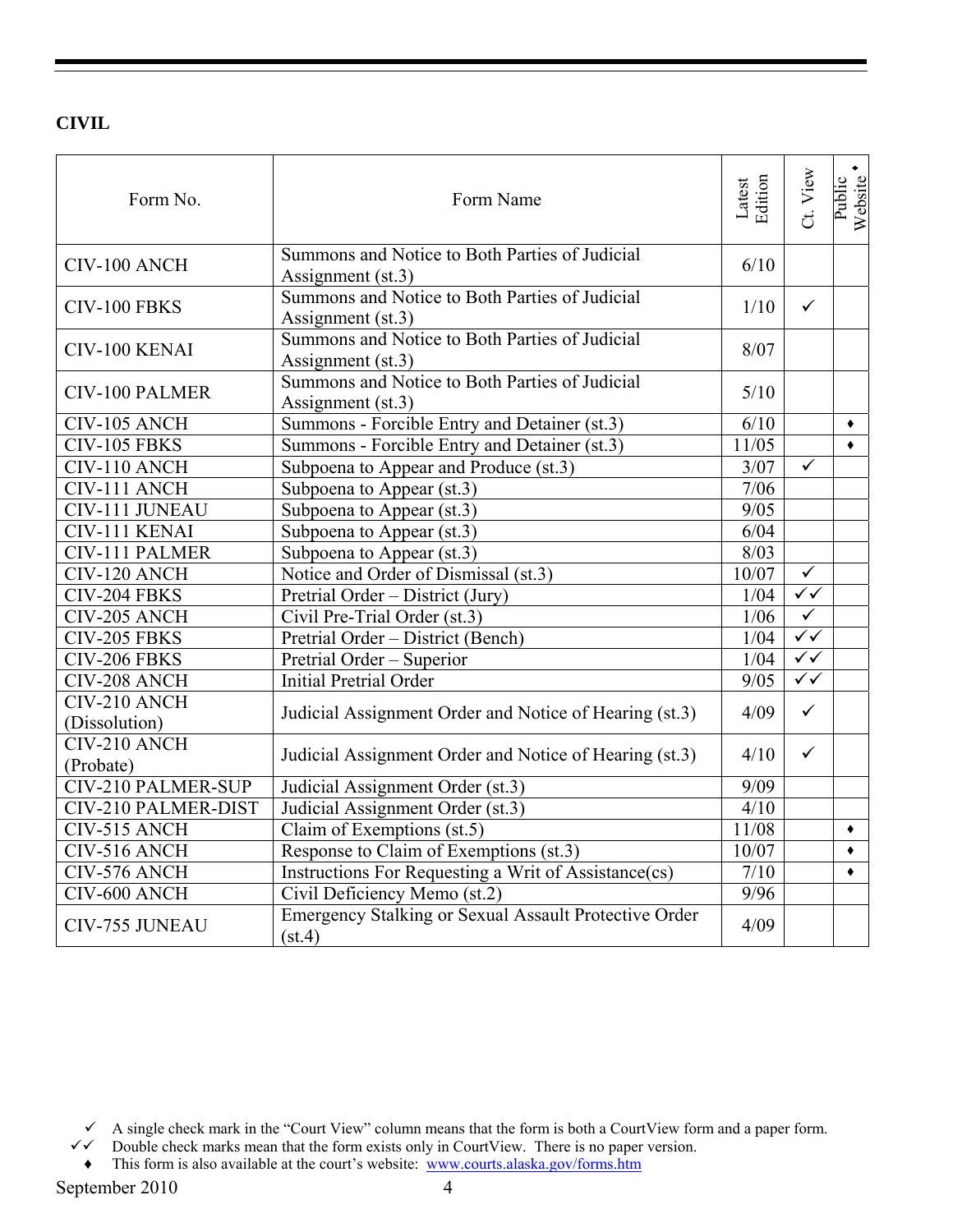| Form No.                 | Form Name                                                                                               | Latest<br>Edition | Ct. View                | $\blacklozenge$<br>Public<br>Website |
|--------------------------|---------------------------------------------------------------------------------------------------------|-------------------|-------------------------|--------------------------------------|
| CR-105 ANCH              | Summons $(st.5)$                                                                                        | 5/00              |                         |                                      |
| <b>CR-105 PALMER</b>     | Summons (st.5)                                                                                          | 5/02              |                         |                                      |
| <b>CR-110 KENAI DIST</b> | Judicial Assignment Order                                                                               | 5/10              |                         |                                      |
| <b>CR-110 KENAI SUP</b>  | Judicial Assignment Order                                                                               | $5/10$            |                         |                                      |
| CR-115 ANCH              | Arrest Warrant (st.5)                                                                                   | 3/10              | $\checkmark$            |                                      |
| CR-121 FBKS              | Criminal Case Initiation Packet (contains CR-122 FBKScv,<br>CR-200 FBKScv, and CR-371FBKScv)            | 7/05              | $\checkmark$            |                                      |
| CR-122 FBKS              | <b>Criminal Case Docket Sheet</b>                                                                       | 7/05              | $\checkmark$            |                                      |
| CR-145 ANCH              | Request for Continuance of Arraignment (st.3)                                                           | 2/00              |                         | ٠                                    |
| CR-150 ANCH              | Criminal Log Notes (st.5)                                                                               | 7/10              |                         |                                      |
| CR-150 KENAI             | Criminal Log Notes (st.5)                                                                               | $7/10$            |                         |                                      |
| <b>CR-150 PALMER</b>     | Notice of Next Court Appearance & Hearing Record (st.4)                                                 | 4/97              | $\checkmark$            |                                      |
| <b>CR-150 PALMER B</b>   | Blank Notice of Next Court Appearance & Hearing Record                                                  | 4/97              | $\checkmark$            |                                      |
| CR-200 ANCH              | Temporary Order (st.3)                                                                                  | 7/10              | $\checkmark$            |                                      |
| <b>CR-200 DILLINGHAM</b> | Temporary Order (st.3)                                                                                  | 7/10              | $\checkmark$            |                                      |
| CR-200 FBKS              | Temporary Order                                                                                         | 7/10              | $\checkmark$            |                                      |
| <b>CR-200 JUNEAU</b>     | Temporary Order (st.5)                                                                                  | 8/10              | $\checkmark$            |                                      |
| CR-200 NOME              | Temporary Order (st.3)                                                                                  | 1/07              | $\overline{\checkmark}$ |                                      |
| <b>CR-206.1 ANCH</b>     | Financial Summary (cs)                                                                                  | 2/02              |                         |                                      |
| CR-210 ANCH              | Order Appointing/Denying Counsel (st.5)                                                                 | 3/04              | $\checkmark$            |                                      |
| <b>CR-215 JUNEAU</b>     | Judicial Assignment & Conditions of Release Order - OR<br>(st.5)                                        | 7/10              |                         |                                      |
| CR-220 ANCH              | Order and Conditions of Release (3 pages) (st.4)                                                        | 7/10              | $\checkmark$            |                                      |
| CR-221 ANCH              | Order and Conditions of Release (1 page) (st.4)                                                         | 7/10              | $\overline{\checkmark}$ |                                      |
| <b>CR-221 KODIAK</b>     | Order and Conditions of Release (st.4)                                                                  | 7/10              | $\overline{\checkmark}$ |                                      |
| CR-222 ANCH              | Additional Conditions of Release – Domestic Violence (st.4)                                             | 11/96             |                         |                                      |
| CR-223 ANCH              | Order and Conditions of Release for Community Residential<br>Centers (st.4)                             | 7/10              |                         |                                      |
| CR-270 FBKS              | Order to Report for Fingerprinting (st.5)                                                               | 6/03              | $\checkmark$            |                                      |
| <b>CR-270 JUNEAU</b>     | Order to Report for Fingerprinting (st.3)                                                               | 8/08              |                         |                                      |
| CR-300 ANCH              | Inmate Application for Bail Review (cs)                                                                 | 7/10              |                         | ٠                                    |
| CR-301 ANCH              | Application for $1st$ Bail Review Hearing (cs)                                                          | 7/10              |                         | ۰                                    |
| CR-302 ANCH              | Application for $2nd$ or Subsequent Bail Review Hearing (cs)                                            | 7/10              |                         | ٠                                    |
| CR-303 ANCH              | Prosecutor's Application for Bail Review Hearing (cs)                                                   | 7/10              |                         | ٠                                    |
| CR-304 FBKS              | Application for 2 <sup>nd</sup> or Subsequent Bail Review Hearing<br>(cs)(only available on DOL CRIMES) | 4/08              |                         |                                      |
| CR-316 PALMER            | Application for Change of Plea Hearing (cs)                                                             | 8/07              |                         |                                      |
| CR-330 ANCH              | Order of Dismissal (cs)                                                                                 | 7/10              | $\checkmark$            |                                      |
| CR-340 ANCH              | Subpoena to Appear/Produce (st.3)                                                                       | 7/09              |                         |                                      |
| <b>CR-340 ANCH DA</b>    | Subpoena to Appear/Produce (st.3)                                                                       | 7/09              |                         |                                      |

 $\checkmark$  A single check mark in the "Court View" column means that the form is both a CourtView form and a paper form.

 $\checkmark\checkmark$  Double check marks mean that the form exists only in CourtView. There is no paper version.

♦ This form is also available at the court's website: www.courts.alaska.gov/forms.htm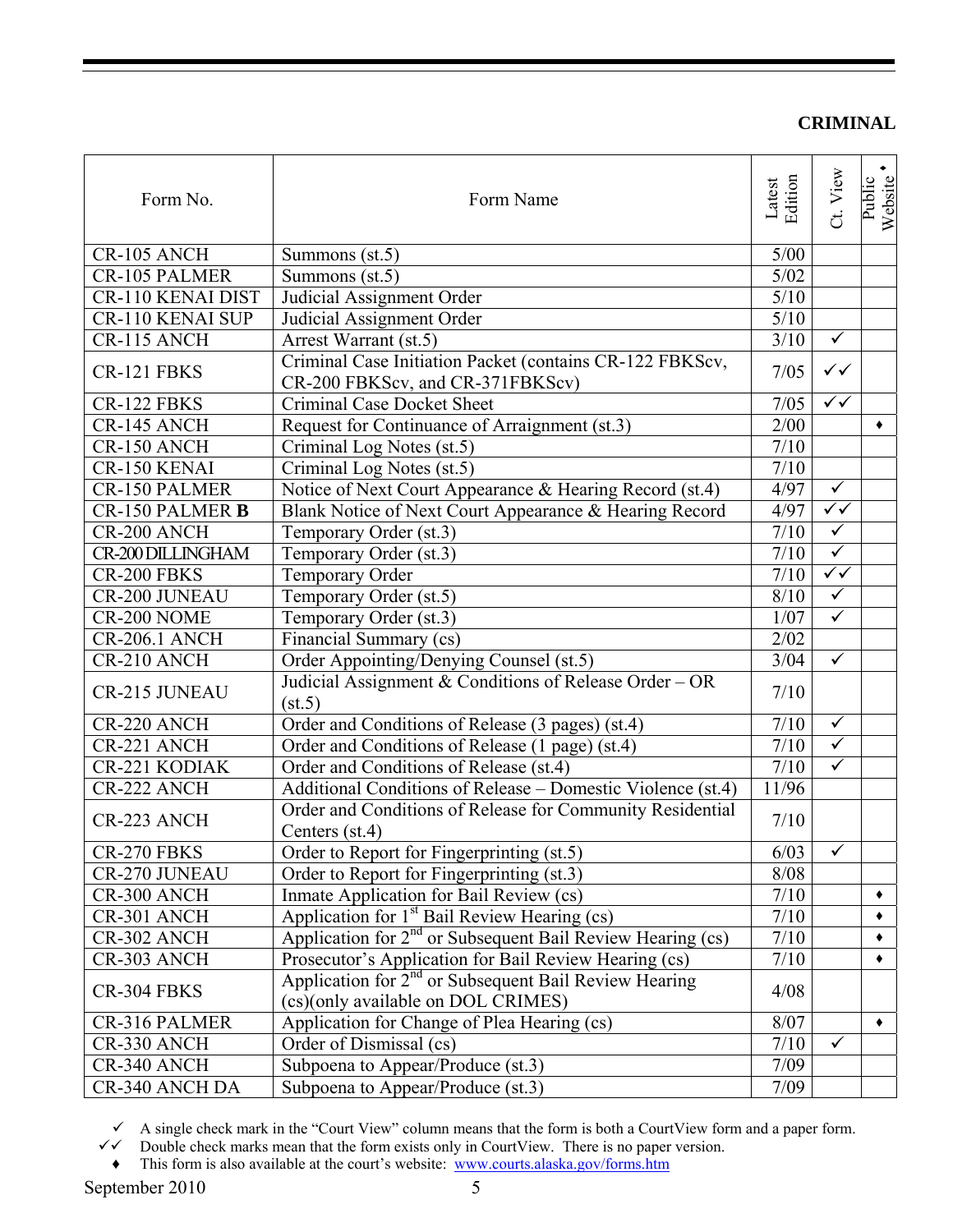| Form No.                    | Form Name                                                                      | Edition<br>Latest | Ct. View     | ٠<br>Public<br>Website |
|-----------------------------|--------------------------------------------------------------------------------|-------------------|--------------|------------------------|
| <b>CR-340 ANCH MUNI</b>     | Subpoena to Appear/Produce (st.3)                                              | 7/06              |              |                        |
| <b>CR-340 ANCH-WF</b>       | Subpoena to Appear/Produce (st.3)                                              | 7/09              |              |                        |
| <b>CR-340 BARROW</b>        | Subpoena to Appear/Produce (st.3)                                              | 5/06              |              |                        |
| <b>CR-340 BARROW DA</b>     | Subpoena to Appear/Produce (st.3)                                              | $5/06$            |              |                        |
| CR-340 BETHEL               | Subpoena to Appear/Produce (st.3)                                              | 1/02              |              |                        |
| <b>CR-340 BETHEL DA</b>     | Subpoena to Appear/Produce (st.3)                                              | 7/06              |              |                        |
| <b>CR-340 DILLINGHAM DA</b> | Subpoena to Appear/Produce (st.3)                                              | 9/08              |              |                        |
| <b>CR-340 FAIRBANKS</b>     | Subpoena to Appear/Produce (st.3)                                              | 6/07              |              |                        |
| <b>CR-340 FBKS DA</b>       | Subpoena to Appear/Produce (st.3)                                              | 6/07              |              |                        |
| <b>CR-340 FBKS DA RURAL</b> | Subpoena to Appear/Produce (st.3)                                              | 6/07              |              |                        |
| <b>CR-340 GLENNALLEN DA</b> | Subpoena to Appear/Produce (st.3)                                              | 6/05              |              |                        |
| <b>CR-340 JUNEAU</b>        | Subpoena to Appear/Produce (st.3)                                              | 7/05              |              |                        |
| <b>CR-340 JUNEAU CA</b>     | Subpoena to Appear/Produce (st.3)                                              | 7/05              |              |                        |
| <b>CR-340 JUNEAU DA</b>     | Subpoena to Appear/Produce (st.3)                                              | 7/05              |              |                        |
| CR-340 KENAI                | Subpoena to Appear/Produce (st.3)                                              | 6/04              |              |                        |
| <b>CR-340 KENAI DA</b>      | Subpoena to Appear/Produce (st.3)                                              | 6/04              |              |                        |
| <b>CR-340 KETCHIKAN</b>     | Subpoena to Appear/Produce (st.3)                                              | 8/09              |              |                        |
| CR-340 KETCHIKAN DA         | Subpoena to Appear/Produce (st.3)                                              | 8/09              |              |                        |
| CR-340 KODIAK               | Subpoena to Appear/Produce (st.3)                                              | 7/01              |              |                        |
| <b>CR-340 KODIAK DA</b>     | Subpoena to Appear/Produce (st.3)                                              | 7/01              |              |                        |
| <b>CR-340 KOTZEBUE</b>      | Subpoena to Appear/Produce (st.3)                                              | 2/08              |              |                        |
| <b>CR-340 KOTZEBUE DA</b>   | Subpoena to Appear/Produce (st.3)                                              | 2/08              |              |                        |
| CR-340 NOME                 | Subpoena to Appear/Produce (st.3)                                              | 2/06              |              |                        |
| CR-340 NOME DA              | Subpoena to Appear/Produce (st.3)                                              | 2/06              |              |                        |
| <b>CR-340 PALMER</b>        | Subpoena to Appear/Produce (st.3)                                              | 8/03              |              |                        |
| <b>CR-340 PALMER DA</b>     | Subpoena to Appear/Produce (st.3)                                              | 2/06              |              |                        |
| CR-340 SITKA                | Subpoena to Appear/Produce (st.3)                                              | 7/01              |              |                        |
| CR-340 SITKA DA             | Subpoena to Appear/Produce (st.3)                                              | 7/01              |              |                        |
| CR-340 VALDEZ DA            | Subpoena to Appear/Produce (st.3)                                              | 11/08             |              |                        |
| CR-355 ANCH                 | Bench Warrant (st.5)                                                           | 1/01              |              |                        |
| CR-365 ANCH                 | Judgment of Forfeiture and Notice (cs)                                         | 7/10              |              |                        |
|                             | Request to Set Aside Judgment of Forfeiture and                                |                   |              |                        |
| CR-366 ANCH                 | Notice of Hearing (st.2)                                                       | 6/07              |              |                        |
|                             | Order/Amended Judgment After Bail Forfeiture                                   |                   |              |                        |
| CR-367 ANCH                 | Hearing (cs)                                                                   | 6/07              |              |                        |
| CR-368 ANCHweb              | Prosecution Pretrial Report                                                    | 2/09              |              |                        |
| CR-369 ANCHweb              | Defense Pretrial Report                                                        | 2/09              |              | ٠                      |
| CR-370 ANCH                 | Felony Case Pretrial Order (canary cbls pads-page)<br>1)(canary cs- pages 2-4) | 5/09              | $\checkmark$ |                        |
| CR-370 FBKS                 | Pretrial Order - Superior                                                      | 8/95              | $\checkmark$ |                        |
|                             |                                                                                |                   |              |                        |

 $\checkmark$  A single check mark in the "Court View" column means that the form is both a CourtView form and a paper form.

 $\checkmark\checkmark$  Double check marks mean that the form exists only in CourtView. There is no paper version.

<sup>♦</sup> This form is also available at the court's website: www.courts.alaska.gov/forms.htm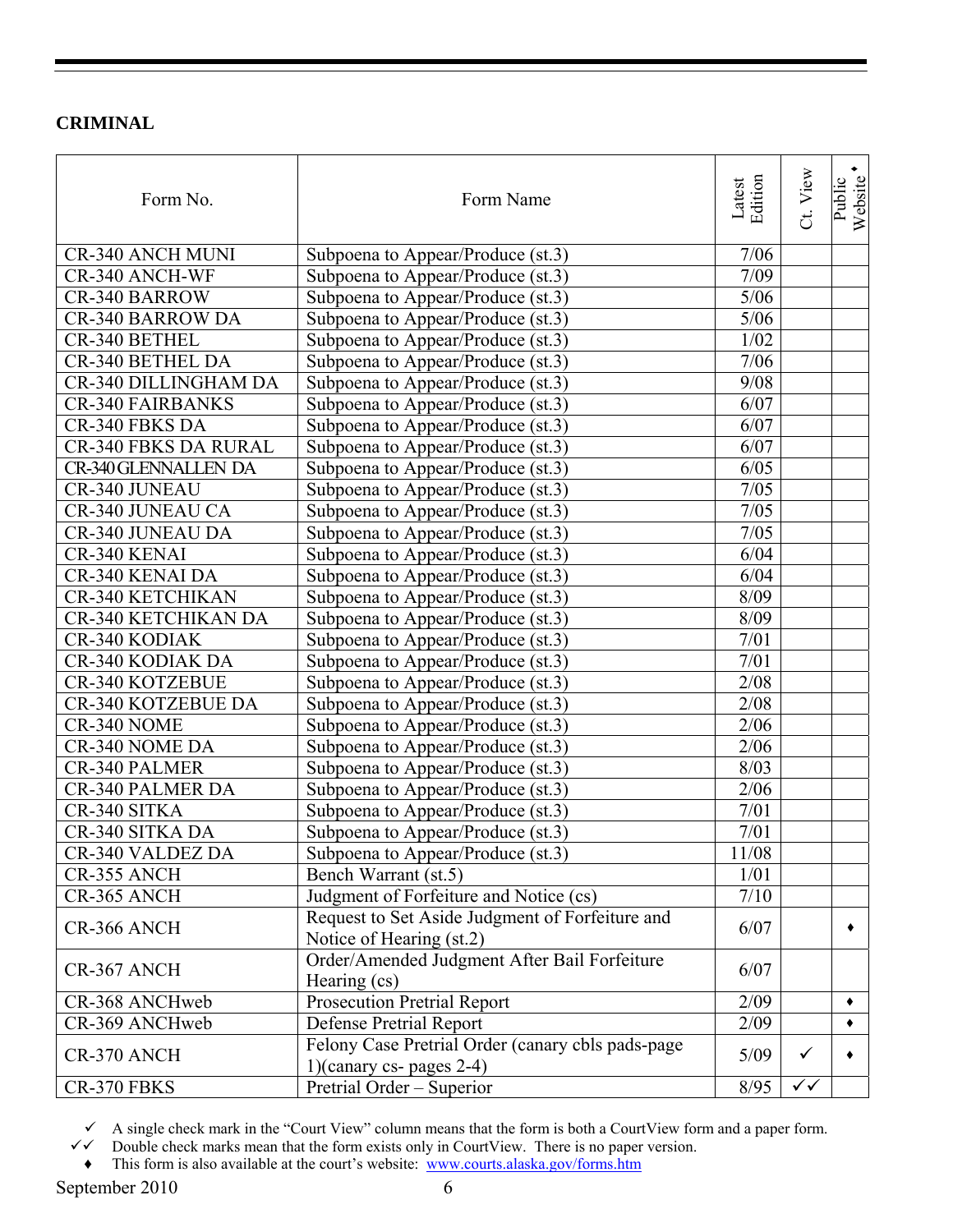| Form No.               | Form Name                                                                  | Latest<br>Edition | Ct. View     | $\bullet$<br>Public<br>Website |
|------------------------|----------------------------------------------------------------------------|-------------------|--------------|--------------------------------|
| <b>CR-370 PALMER</b>   | Felony Pretrial Order (st.4)                                               | 8/95              |              |                                |
| CR-371 FBKS            | Pre-Trial Order-Fairbanks District Court (st.3)                            | 4/06              | $\checkmark$ |                                |
| CR-372 FBKS            | Pre-Trial Order-Rural District Courts (st.3)                               | 4/06              |              |                                |
| CR-373 ANCH            | Log Notes for Pretrial Conference (st.3)                                   | 5/98              |              |                                |
| <b>CR-373 PALMER</b>   | Log Notes for Pretrial Conference (st.3)                                   | 2/03              |              |                                |
| CR-374 ANCH            | Supplemental Information Re Anchorage Felony Pretrial<br>Order (cs)        | 5/09              |              |                                |
| CR-375 ANCH            | Pretrial Hearing Order (canary cbls pads)                                  | 11/93             |              |                                |
| <b>CR-444 KENAI</b>    | Order Regarding Sentencing (st.4)                                          | 8/07              |              |                                |
| CR-450 ANCH            | Order for Presentence Report (st.3)                                        | 1/00              |              |                                |
| CR-450 FBKS            | Order for Presentence Report (st.4)                                        | 7/00              | $\checkmark$ |                                |
| CR-460 ANCH            | Judgment – General – Anchorage District Court (st.4)                       | 9/09              |              |                                |
| CR-460 FBKS            | Judgment - General - Fairbanks District Court (st.4)                       | 3/06              | $\checkmark$ |                                |
| <b>CR-460 JUNEAU</b>   | Judgment – District Court (st.4)                                           | 11/06             |              |                                |
| <b>CR-460 PALMER</b>   | Judgment – General $(st.4)$                                                | 11/06             |              |                                |
| CR-461 ANCH            | Judgment - DUI/OUI/REFUSAL/DWLS(R)/RD (Anchorage<br>District Court) (st.4) | 8/10              | $\checkmark$ |                                |
| CR-461 FBKS            | Judgment - DUI - DWLR - Reckless (Fairbanks District<br>Court) $(st.4)$    | 8/10              | $\checkmark$ |                                |
| CR-461 KENAI           | Judgment- DUI or Refusal (st.4)                                            | 8/10              | $\checkmark$ |                                |
| <b>CR-461 PALMER</b>   | Judgment - DUI - DWLR - Reckless (st.4)                                    | 8/10              | $\checkmark$ |                                |
| <b>CR-461.2 NOME</b>   | Judgment - DUI - DWLR - Reckless (Nome District Court)                     | 8/10              | $\checkmark$ |                                |
| <b>CR-462F ANCH</b>    | Felony Hearing Record (cs)                                                 | 7/10              | $\checkmark$ |                                |
| <b>CR-462M ANCH</b>    | Misdemeanor Hearing Record (cs)                                            | 7/10              | $\checkmark$ |                                |
| <b>CR-462.2 ANCH</b>   | Continuation of Hearing Record (Anchorage) (cs)                            | 4/09              | $\checkmark$ |                                |
| CR-463 ANCH            | Order of Vehicle Impoundment or Forfeiture (st.3)                          | 10/95             |              |                                |
| CR-465 ANCH            | Restitution Judgment – MOA (cs)                                            | 1/09              |              |                                |
| CR-466 ANCH            | Judgment – Minor Consuming (st.4)                                          | 3/10              | $\checkmark$ |                                |
| CR-466 KENAI           | Judgment – Minor Consuming (cs)                                            | 7/10              | ✓            |                                |
| <b>CR-466 PALMER</b>   | Judgment – Minor Consuming (st.3)                                          | 9/09              | $\checkmark$ |                                |
| <b>CR-482 KODIAK</b>   | Order for Alcohol Screening and Assignment (st.3)                          | 2/96              |              |                                |
| <b>CR-482 UNALASKA</b> | Order for Alcohol Screening and Treatment (st.5)                           | 8/99              |              |                                |
| CR-500 ANCH            | Order to Modify or Revoke Probation (st.5)                                 | 7/10              | $\checkmark$ |                                |
| <b>CR-501 PALMER</b>   | Disposition Order on Petition to Revoke Probation (st.4)                   | 7/98              |              |                                |
| CR-502 ANCH            | Ex Parte Motion to Vacate Jail, Jail Report Date & Fines (st.4)            | 11/97             |              | ٠                              |
| <b>CR-502 PALMER</b>   | Ex Parte Motion to Vacate Jail, Jail Report Date & Fines (st.4)            | 7/98              |              |                                |
| <b>CR-520 PALMER</b>   | Log Notes - ASAP Hearings (st.3)                                           | 1/95              |              |                                |
| CR-700 FBKS            | Motion to Quash Warrant                                                    | 4/07              | $\checkmark$ |                                |
| CR-719 ANCH            | Notice to 3 <sup>rd</sup> Party Custodians (b&b)(Buff cdsk)                | 12/09             |              |                                |
| CR-719 HOMER           | Notice to $3^{rd}$ Party Custodians (b&b)(Buff cdsk)                       | 10/06             |              |                                |

 $\checkmark$  A single check mark in the "Court View" column means that the form is both a CourtView form and a paper form.

 $\checkmark\checkmark$  Double check marks mean that the form exists only in CourtView. There is no paper version.

♦ This form is also available at the court's website: www.courts.alaska.gov/forms.htm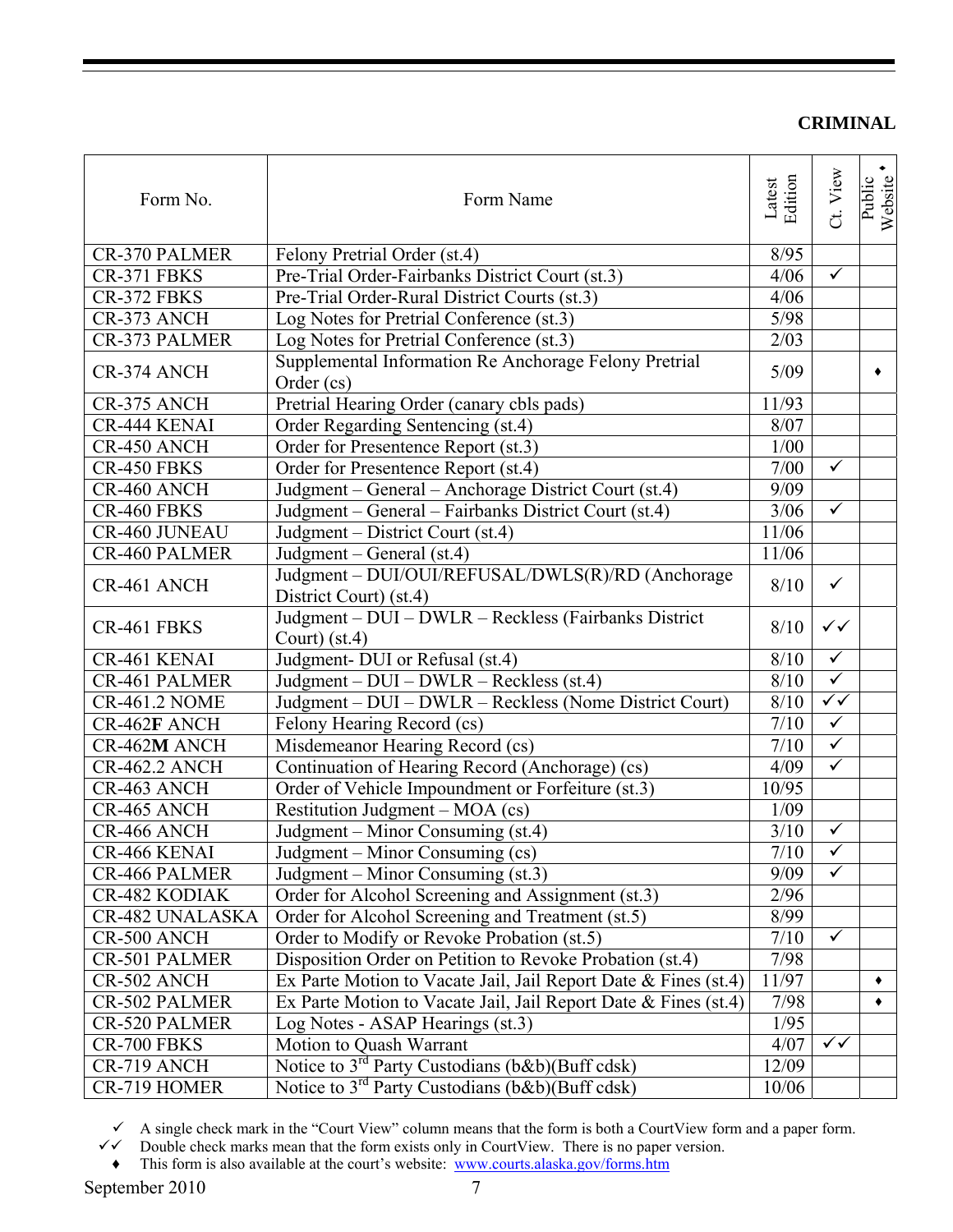| Form No.                 | Form Name                                                                  | Latest<br>Edition    | View<br>ರ | Public<br>Website |
|--------------------------|----------------------------------------------------------------------------|----------------------|-----------|-------------------|
| CR-719 FBKS              | Notice to $3^{rd}$ Party Custodians (b&b)(Buff cdsk)                       | 5/05                 |           |                   |
| CR-719 KENAI             | Notice to $3^{rd}$ Party Custodians (b&b)(Buff cdsk)                       | 1/08                 |           |                   |
| <b>CR-719 KOTZEBUE</b>   | Notice to $3^{rd}$ Party Custodians (b&b)(Buff cdsk)                       | 12/07                |           |                   |
| CR-719 ST. MARY'S        | Notice to 3 <sup>rd</sup> Party Custodians (b&b)(Buff cdsk)                | 6/10                 |           |                   |
| CR-721 ANCH              | Notice to $3^{rd}$ Party Custodians (Muni)( $b&b$ )(Blue cdsk)             | 12/09                |           |                   |
| CR-726 ANCH              | Fine Payment Instructions - State Cases (cs astro blue)(no<br>hole punch)  | 10/03                |           |                   |
| CR-727 ANCH              | Fine Payment Instructions - Muni Cases (cs astro<br>yellow)(no hole punch) | 1/97                 |           |                   |
| <b>CR-732 ANCH MUNI</b>  | STOP Card (solar yellow astrobrite 60 lb.)                                 | 10/93                |           |                   |
| CR-763 ANCH              | Officer's Worksheet (cs)(bb)                                               | 8/09                 |           |                   |
| CR-764 ANCH              | Order of Release Pursuant to Bail Schedule (st.5)                          | 7/10                 |           |                   |
| CR-765 ANCH              | Release (Jail Form) (st.3)                                                 | 4/96                 |           |                   |
| CR-770 ANCH              | Request and Order (st.4)                                                   | 8/09                 |           | ۰                 |
| CR-776 DILLINGHAM        | Statement Regarding Community Work Service (st.2)                          | 10/01                |           | ٠                 |
| <b>CR-776 KETCHIKAN</b>  | Statement Regarding Community Work Service (st.2)                          | 11/99                |           | ٠                 |
| <b>CR-776 PETERSBURG</b> | Statement Regarding Community Work Service (st.2)                          | 5/97                 |           |                   |
| <b>CR-777 DILLINGHAM</b> | Community Work Service Assignment Notice (st.4)                            | 10/01                |           |                   |
| CR-785 ANCH              | After Sentencing Instructions (cs-bb)(no hole punch)                       | 5/07                 |           |                   |
| <b>CR-785 JUNEAU</b>     | Reporting Instructions (st.4)                                              | 7/10                 |           |                   |
| CR-785 SITKA             | Instructions for Defendant (st.4)                                          | 9/08                 |           |                   |
| CR-790 FBKS              | Writ of Assistance (Domestic Violence)(cs)                                 | $11/09$ $\checkmark$ |           |                   |

 $\checkmark$  A single check mark in the "Court View" column means that the form is both a CourtView form and a paper form.

 $\checkmark\checkmark$  Double check marks mean that the form exists only in CourtView. There is no paper version.

<sup>•</sup> This form is also available at the court's website: www.courts.alaska.gov/forms.htm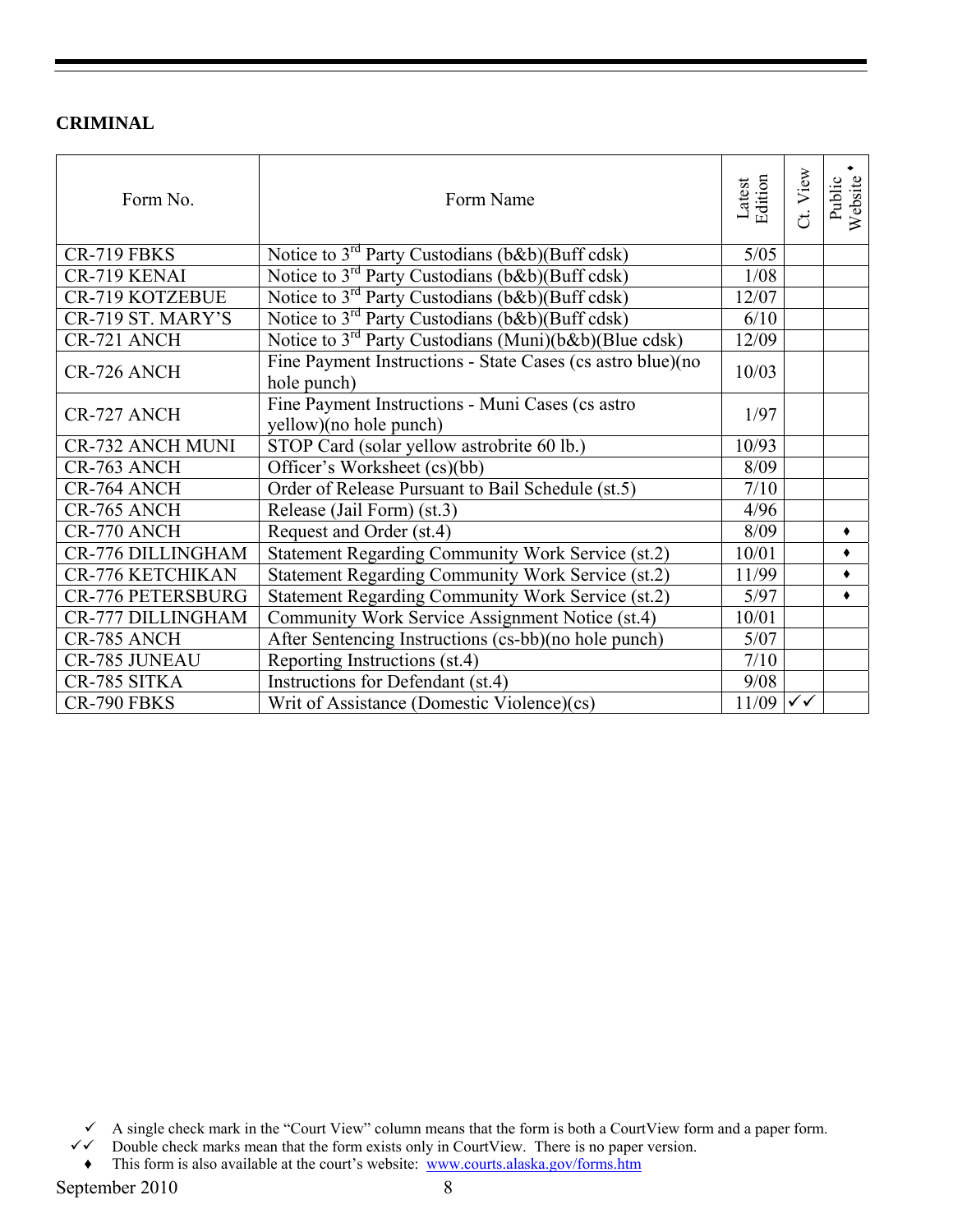# **DOMESTIC RELATIONS**

| Form No.                    | Form Name                                                                                                        | Edition<br>Latest | Ct. View     | $\blacklozenge$<br>Website<br>Public |
|-----------------------------|------------------------------------------------------------------------------------------------------------------|-------------------|--------------|--------------------------------------|
| DR-1 ANCH                   | Packet No. $1 -$ Dissolution Forms (with Children)(cs)                                                           | 2/10              |              | ٠                                    |
| DR-1 FBKS                   | Packet No. $1 -$ Dissolution Forms (with Children)(cs)                                                           | 3/10              |              | $\bullet$                            |
| DR-10 ANCH                  | Dissolution Instructions – Husband Wife (with children)(cs)                                                      | 2/10              |              | ٠                                    |
| DR-10 FBKS                  | Dissolution Instructions – Husband Wife (with children) $(cs)$                                                   | 3/10              |              | $\bullet$                            |
| DR-105 FBKS                 | Petition for Dissolution of Marriage (with children)(cs)                                                         | 4/09              |              | $\bullet$                            |
| DR-255 ANCH                 | Certificate of Completion (st.2)                                                                                 | 12/94             |              |                                      |
| DR-255 FBKS                 | Certificate of Completion (st.2)                                                                                 | 8/95              |              |                                      |
| DR-257 ANCH                 | Request to Waive Viewing of Video and Order (cs)                                                                 | 11/02             |              | ٠                                    |
| DR-257 FBKS                 | Request to Waive Viewing of Video and Order (st.2)                                                               | 8/95              |              | $\bullet$                            |
| DR-401 ANCH                 | Custody Investigator Appointment Notice (cs pink pads $5\frac{1}{2} \times 8$ )<br>$\frac{1}{2}$ (no hole punch) | 12/03             |              |                                      |
| DR-407 ANCH                 | Order for Mediation (cs)                                                                                         | 8/10              | $\checkmark$ |                                      |
| DR-407 BETHEL               | Order for Mediation (cs)                                                                                         | 9/07              |              |                                      |
| DR-407<br><b>DILLINGHAM</b> | Order for Mediation (cs)                                                                                         | 9/07              |              |                                      |
| DR-407 FBKS                 | Order for Mediation (cs)                                                                                         | 9/07              | $\checkmark$ |                                      |
| DR-407 HOMER                | Order for Mediation (cs)                                                                                         | 9/07              |              |                                      |
| DR-407 KENAI                | Order for Mediation (cs)                                                                                         | 9/07              |              |                                      |
| DR-407 KODIAK               | Order for Mediation (cs)                                                                                         | 9/07              |              |                                      |
| DR-407 PALMER               | Order for Mediation (cs)                                                                                         | 9/07              | $\checkmark$ |                                      |
| DR-600 NOME                 | Presiding Judge's Standing Order in Domestic Relations Actions                                                   | 8/10              | $\checkmark$ |                                      |
| DR-600 PALMER               | Domestic Relations Pretrial Order and Assignment of Judge (st.3)                                                 | 4/10              |              |                                      |
| DR-601 ANCH                 | Trial Setting Order (cs)                                                                                         | 9/09              |              |                                      |
| DR-615 FBKS                 | Notice of Judicial Assignment and Hearing Date (st.4)                                                            | 10/09             | $\checkmark$ |                                      |
| DR-775 ANCH                 | Notice of Noncompliance with Order for Visitation Services                                                       | 6/09              |              |                                      |
| DR-865 ANCH                 | Order for Visitation Facilitation (st.3)                                                                         | 2/02              |              |                                      |
| DR-870 ANCH                 | Order for Visitation Services (st.3)                                                                             | 9/07              |              |                                      |
| DR-870 PALMER               | Order for Visitation Services (st.3)                                                                             | 9/07              |              |                                      |
| DR-875 ANCH                 | Notice of Noncompliance with Order for Visitation Services                                                       | 6/09              |              |                                      |

- $\checkmark\checkmark$  Double check marks mean that the form exists only in CourtView. There is no paper version.
	- ♦ This form is also available at the court's website: www.courts.alaska.gov/forms.htm

 $\checkmark$  A single check mark in the "Court View" column means that the form is both a CourtView form and a paper form.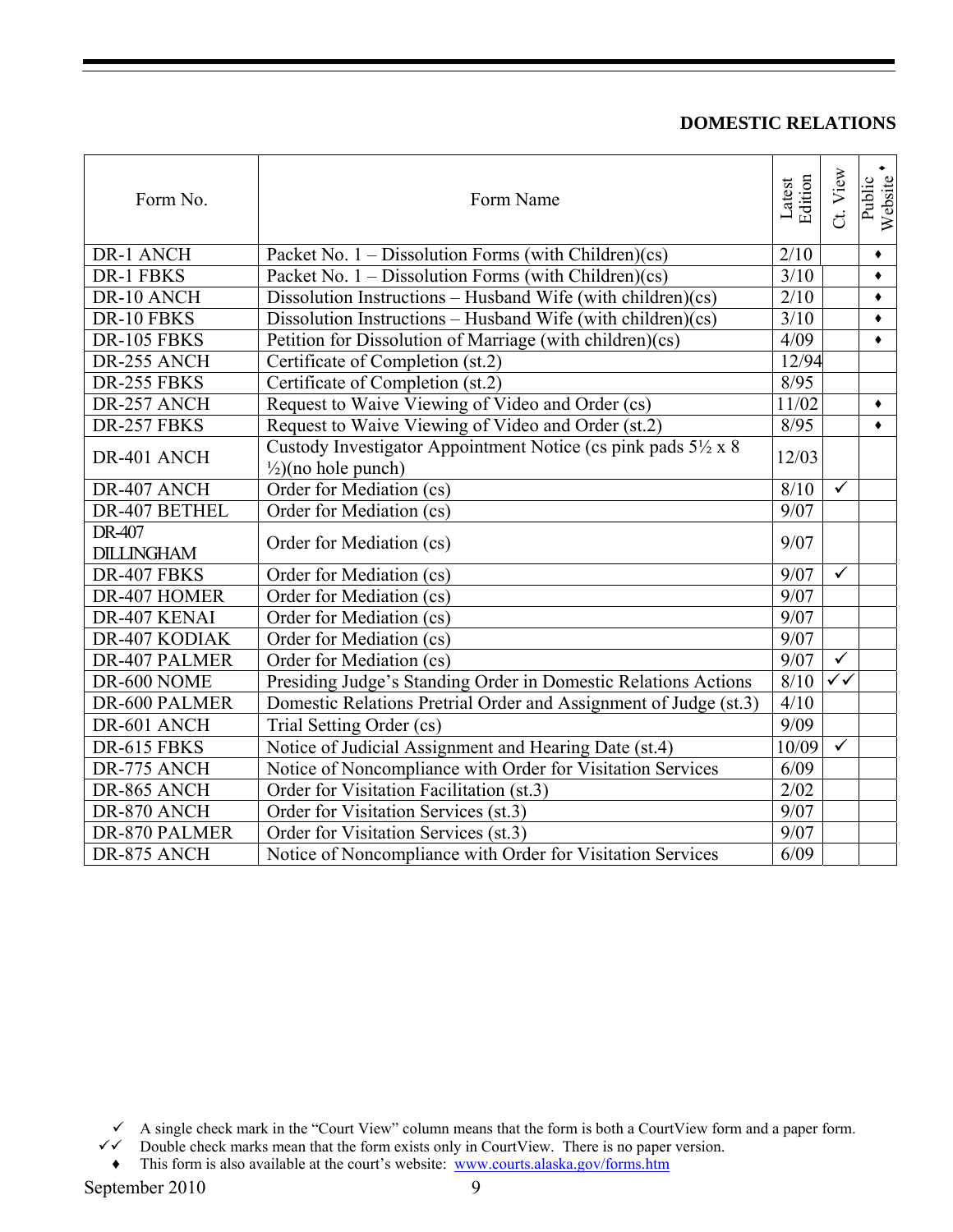# **DOMESTIC VIOLENCE**

| Form No     | Form Name                                                                              | atest | 질 |
|-------------|----------------------------------------------------------------------------------------|-------|---|
| DV-152 ANCH | Domestic Violence Consolidation Label (TCB white, $4\frac{1}{4} \times 5\frac{1}{2}$ ) | 2/01  |   |
| DV-153 ANCH | Reassignment Order (st.4)                                                              | 3/01  |   |
| DV-155 ANCH | Domestic Violence Resource Card (2 x 3 <sup>1</sup> / <sub>2</sub> natural cvr)        | 9/04  |   |

 $\checkmark$  A single check mark in the "Court View" column means that the form is both a CourtView form and a paper form.

 $\checkmark\checkmark$  Double check marks mean that the form exists only in CourtView. There is no paper version.

<sup>♦</sup> This form is also available at the court's website: www.courts.alaska.gov/forms.htm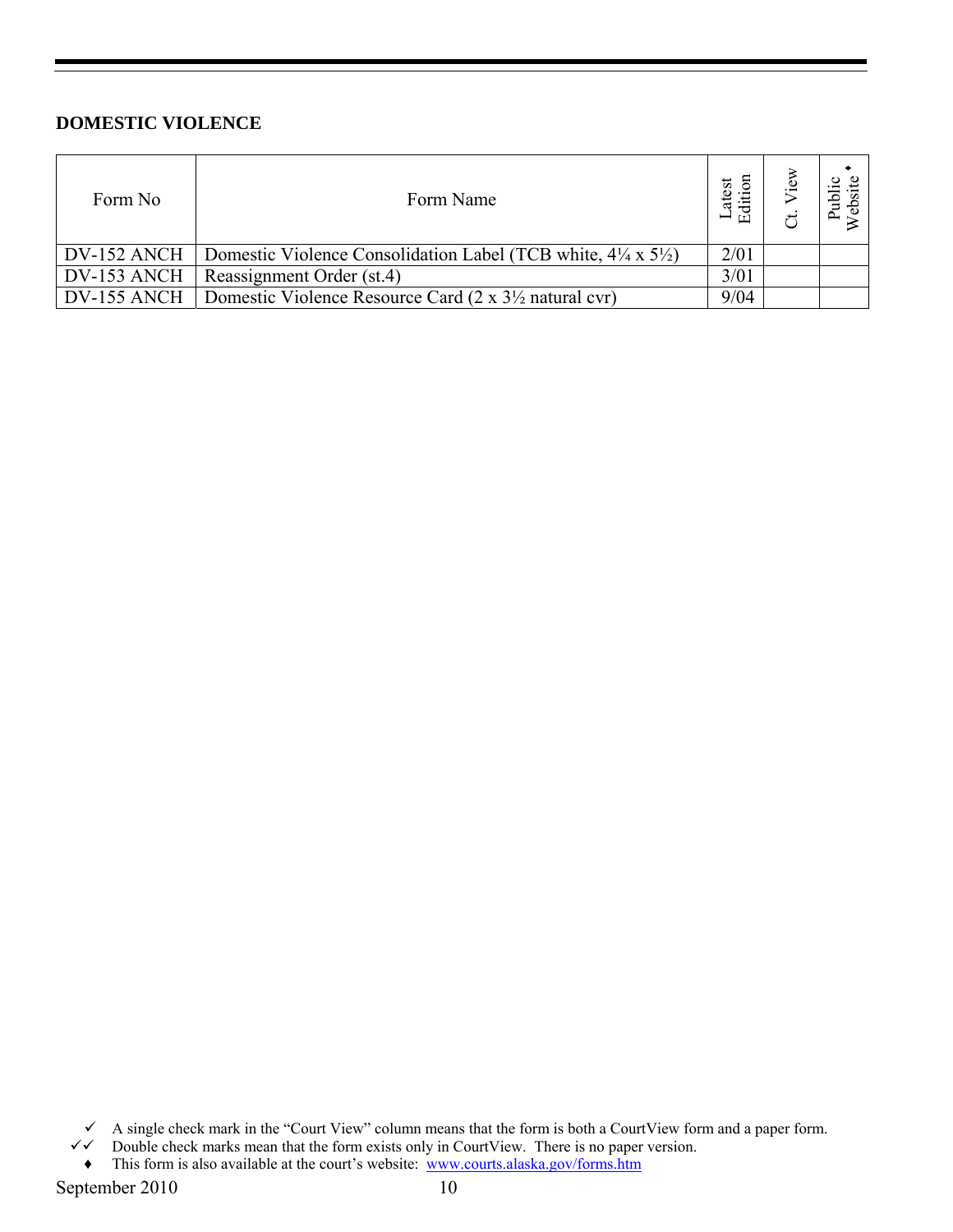**JURY** 

| Form No           | Form Name                                                                          | Latest<br>Edition | Ct. View | ۰<br>Website<br>Public |
|-------------------|------------------------------------------------------------------------------------|-------------------|----------|------------------------|
| <b>J-107 ANCH</b> | Jury Questionnaire Reminder (white cdsk) $(4\frac{1}{4} \times 5\frac{1}{2})$      | 12/01             |          |                        |
| J-108 PALMER      | Jury Reminder Notice (white cdsk)(4 $\frac{1}{4}$ x 5 $\frac{1}{2}$ )              | 3/08              |          |                        |
| J-109 PALMER      | Grand Jury Reminder Notice (green cdsk) $(4\frac{1}{4} \times 5\frac{1}{2})$       | 3/08              |          |                        |
| <b>J-114 ANCH</b> | Jury Summons (Postcard - Call-In)(white cdsk)(4 $\frac{1}{4}$ x 5 $\frac{1}{2}$ )  | 9/07              |          |                        |
| <b>J-115 ANCH</b> | Jury Summons (Postcard - Report for Service) $(4\frac{1}{4} \times 5\frac{1}{2})$  | 9/07              |          |                        |
| J-115 VALDEZ      | Jury Summons (Postcard)(white cdsk)(4 $\frac{1}{4}$ x5 $\frac{1}{2}$ )             | 3/90              |          |                        |
| <b>J-116 ANCH</b> | Grand Jury Summons (Postcard)(white cdsk)(4 $\frac{1}{4}$ x5 $\frac{1}{2}$ )       | 1/03              |          |                        |
| J-117 BARROW      | Petit Jury Service Reminder (Postcard)(white cdsk) $(4 \frac{1}{4}x5 \frac{1}{2})$ | 12/08             |          |                        |
| J-117 DILLINGHAM  | Petit Jury Service Reminder (Postcard)(white cdsk)(4 $\frac{1}{4}x5\frac{1}{2}$ )  | 12/08             |          |                        |
| J-117 KETCHIKAN   | Jury Service Reminder (Postcard)(blue cdsk)(4 $\frac{1}{4}$ x 5 $\frac{1}{2}$ )    | 12/08             |          |                        |
| J-117 KODIAK      | Jury Service Reminder (Postcard)(white cdsk)(4 $\frac{1}{4}$ x 5 $\frac{1}{2}$ )   | 12/08             |          |                        |
| J-117 KOTZEBUE    | Petit Jury Service Reminder (Postcard)(white cdsk)(4 $\frac{1}{4}x5 \frac{1}{2}$ ) | 12/08             |          |                        |
| <b>J-117 NOME</b> | Jury Service Reminder (Postcard)(white cdsk)(4 $\frac{1}{4}$ x 5 $\frac{1}{2}$ )   | 12/08             |          |                        |
| J-117 PETERSBURG  | Jury Reminder Notice (Postcard)(white cdsk)(4 $\frac{1}{4}$ x 5 $\frac{1}{2}$ )    | 12/08             |          |                        |
| J-117 SAND POINT  | Jury Reminder Notice (Postcard)(white cdsk)(4 $\frac{1}{4}$ x 5 $\frac{1}{2}$ )    | 12/08             |          |                        |
| J-117 SEWARD      | Petit Jury Service Reminder (Postcard)(white cdsk)(4 $\frac{1}{4}x5\frac{1}{2}$ )  | 12/08             |          |                        |
| J-117 VALDEZ      | Jury Service Reminder (Postcard)(white cdsk)(4 $\frac{1}{4}$ x 5 $\frac{1}{2}$ )   | 12/08             |          |                        |
| J-118 BARROW      | Grand Jury Service Reminder (Postcard)(white cdsk)(4 $\frac{1}{4}x5\frac{1}{2}$ )  | 12/08             |          |                        |
| J-118 KOTZEBUE    | Grand Jury service Reminder (Postcard)(white cdsk)( $4\frac{1}{4}x5\frac{1}{2}$ )  | 12/08             |          |                        |
| J-127 KETCHIKAN   | Grand Jury Duty Reminder (green cdsk)(4 $\frac{1}{4}$ x 5 $\frac{1}{2}$ )          | 12/08             |          |                        |
| <b>J-135 ANCH</b> | Petit Jury Duty Memo (st.2)(no hole punch)(5 $\frac{1}{2} \times 8 \frac{1}{2}$ )  | 4/96              |          |                        |
| J-135 KENAI       | Jury Notice (postcard) (white cdsk)                                                | 12/08             |          |                        |
| J-135 PALMER      | Jury Notice (postcard) (white cdsk)                                                | 12/08             |          |                        |
| <b>J-136 ANCH</b> | Grand Jury Duty Memo (st.2)(no hole punch)(5 $\frac{1}{2}$ x 8 $\frac{1}{2}$ )     | 6/00              |          |                        |
| J-255 ANCH        | Bailiff's Oath of Office (cs)                                                      | 2/99              |          |                        |
| J-275 ANCH        | Judge's Request for Jurors (cs pads)                                               | 8/07              |          |                        |

♦ This form is also available at the court's website: www.courts.alaska.gov/forms.htm

 $\checkmark$  A single check mark in the "Court View" column means that the form is both a CourtView form and a paper form.

 $\checkmark\checkmark$  Double check marks mean that the form exists only in CourtView. There is no paper version.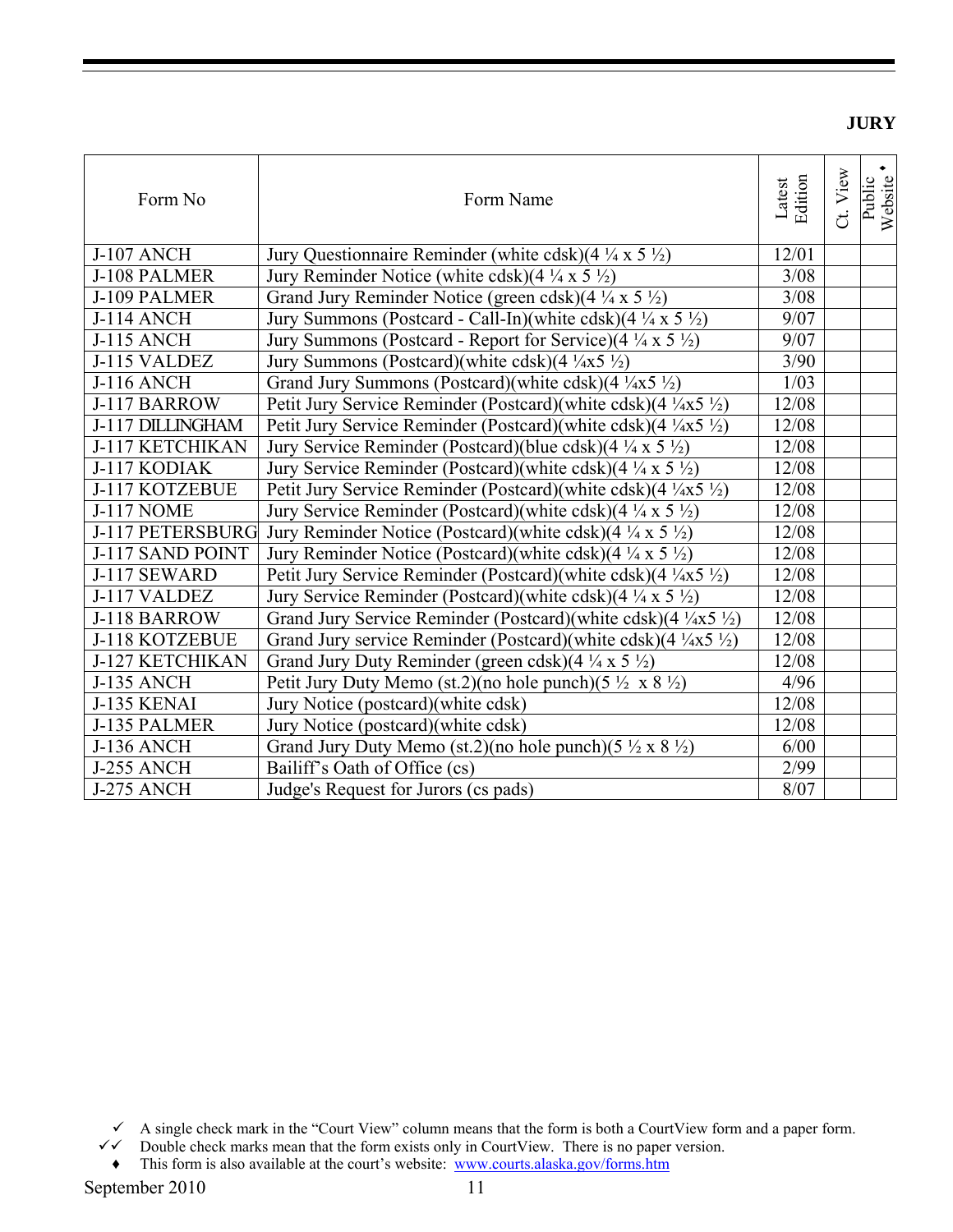#### **MEDIATION**

| Form No               | Form Name                                               | Latest<br>Edition | Ct. View     | Public<br>Website |
|-----------------------|---------------------------------------------------------|-------------------|--------------|-------------------|
|                       | <b>Adult Guardianship/Conservatorship</b>               |                   |              |                   |
| MED-100 ANCH          | Request for Court Sponsored Guardianship Mediation (cs) | 11/06             |              | ٠                 |
| MED-100 BETHEL        | Request for Court Sponsored Guardianship Mediation (cs) | 7/07              |              | ٠                 |
| MED-100 DILL          | Request for Court Sponsored Guardianship Mediation (cs) | 7/07              |              | ٠                 |
| MED-100 FBKS          | Request for Court Sponsored Guardianship Mediation (cs) | 7/07              |              | ٠                 |
| MED-100 HOMER         | Request for Court Sponsored Guardianship Mediation (cs) | 7/07              |              | ٠                 |
| MED-100 KENAI         | Request for Court Sponsored Guardianship Mediation (cs) | 7/07              |              | ٠                 |
| MED-100 KODIAK        | Request for Court Sponsored Guardianship Mediation (cs) | 7/07              |              | ٠                 |
| <b>MED-100 PALMER</b> | Request for Court Sponsored Guardianship Mediation (cs) | 7/07              |              | ٠                 |
| MED-100 VALDEZ        | Request for Court Sponsored Guardianship Mediation (cs) | 7/07              |              | ٠                 |
| MED-105 ANCH          | † Order of Referral – Adult Guardianship (cs)           | 11/06             |              |                   |
| MED-105 BETHEL        | † Order of Referral – Adult Guardianship (cs)           | 7/07              |              |                   |
| MED-105 DILL          | † Order of Referral – Adult Guardianship (cs)           | 7/07              |              |                   |
| MED-105 FBKS          | † Order of Referral – Adult Guardianship (cs)           | 7/07              | $\checkmark$ |                   |
| MED-105 HOMER         | † Order of Referral – Adult Guardianship (cs)           | 7/07              |              |                   |
| MED-105 KENAI         | † Order of Referral – Adult Guardianship (cs)           | 7/07              |              |                   |
| <b>MED-105 KODIAK</b> | † Order of Referral – Adult Guardianship (cs)           | 7/07              |              |                   |
| <b>MED-105 PALMER</b> | † Order of Referral – Adult Guardianship (cs)           | 7/07              |              |                   |
| MED-105 VALDEZ        | † Order of Referral – Adult Guardianship (cs)           | 7/07              |              |                   |
| MED-110 ANCH          | † AGM Mediation Contact List (cs)                       | 11/06             |              |                   |
| MED-110 BETHEL        | † AGM Mediation Contact List (cs)                       | 7/07              |              |                   |
| MED-110 DILL          | † AGM Mediation Contact List (cs)                       | $7/07$            |              |                   |
| MED-110 FBKS          | † AGM Mediation Contact List (cs)                       | 7/07              |              |                   |
| MED-110 HOMER         | † AGM Mediation Contact List (cs)                       | 7/07              |              |                   |
| MED-110 KENAI         | † AGM Mediation Contact List (cs)                       | $\frac{1}{7}$ /07 |              |                   |
| MED-110 KODIAK        | † AGM Mediation Contact List (cs)                       | 7/07              |              |                   |
| MED-110 PALMER        | † AGM Mediation Contact List (cs)                       | 7/07              |              |                   |
| MED-110 VALDEZ        | † AGM Mediation Contact List (cs)                       | 7/07              |              |                   |
| MED-115 ANCH          | Notice of Continued Adult Guardianship Mediation (cs)   | 11/06             |              |                   |
| MED-115 BETHEL        | Notice of Continued Adult Guardianship Mediation (cs)   | 7/07              |              |                   |
| MED-115 DILL          | Notice of Continued Adult Guardianship Mediation (cs)   | 7/07              |              |                   |
| MED-115 FBKS          | Notice of Continued Adult Guardianship Mediation (cs)   | 7/07              |              |                   |
| MED-115 HOMER         | Notice of Continued Adult Guardianship Mediation (cs)   | 7/07              |              |                   |
| MED-115 KENAI         | Notice of Continued Adult Guardianship Mediation (cs)   | 7/07              |              |                   |
| MED-115 KODIAK        | Notice of Continued Adult Guardianship Mediation (cs)   | 7/07              |              |                   |
| MED-115 PALMER        | Notice of Continued Adult Guardianship Mediation (cs)   | 7/07              |              |                   |
| MED-115 VALDEZ        | Notice of Continued Adult Guardianship Mediation (cs)   | 7/07              |              |                   |

† This form is available only on the court system's intranet.

- $\checkmark$  A single check mark in the "Court View" column means that the form is both a CourtView form and a paper form.
- $\checkmark\checkmark$  Double check marks mean that the form exists only in CourtView. There is no paper version.
- ♦ This form is also available at the court's website: www.courts.alaska.gov/forms.htm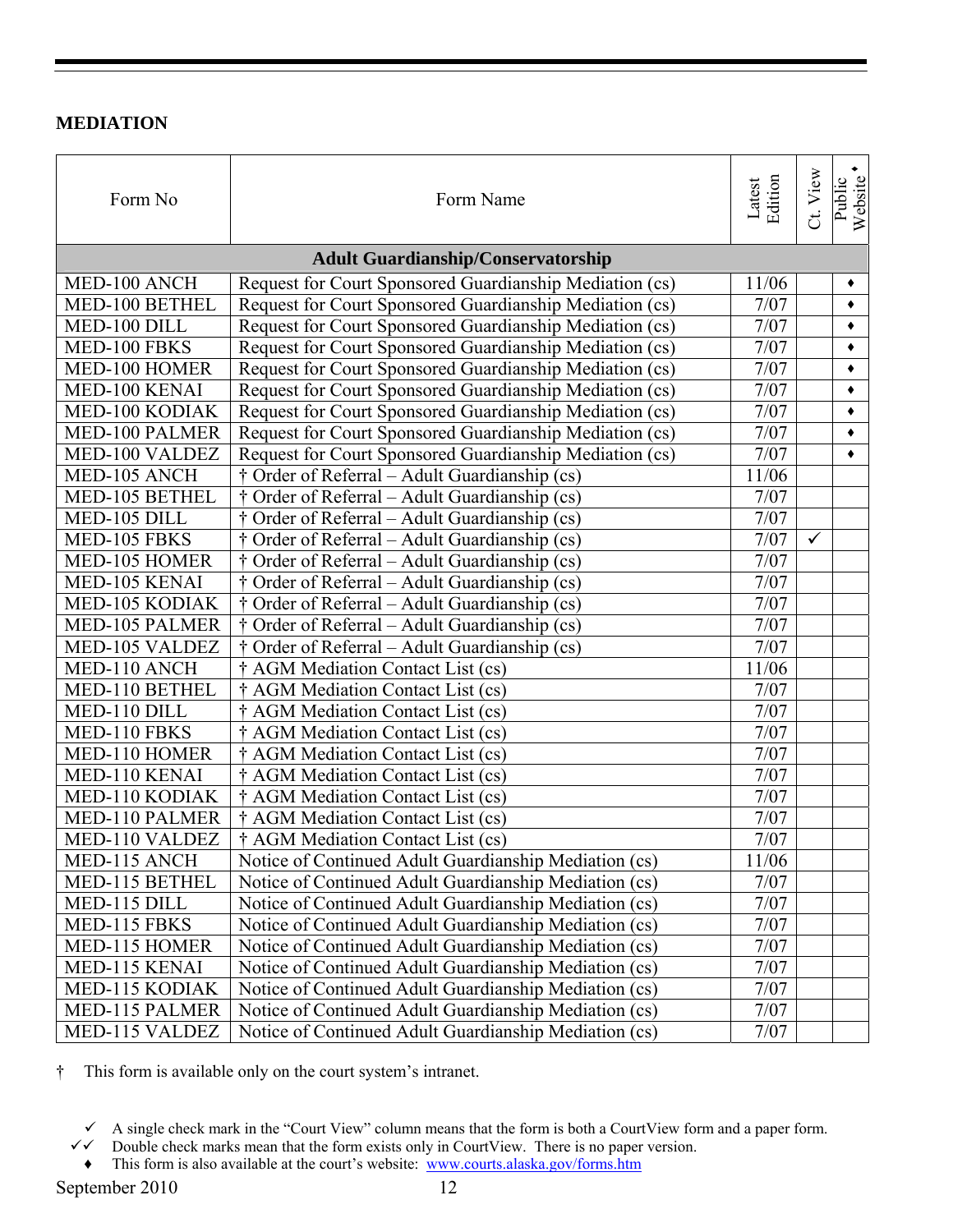#### **MEDIATION**

| Form No.              | Form Name                                                 | Latest<br>Edition | View<br>ರ    | Public<br>Website |
|-----------------------|-----------------------------------------------------------|-------------------|--------------|-------------------|
| MED-120 ANCH          | Notice of Outcome - Adult Guardianship Mediation (cs)     | 11/06             |              |                   |
| MED-120 BETHEL        | Notice of Outcome - Adult Guardianship Mediation (cs)     | 7/07              |              |                   |
| MED-120 DILL          | Notice of Outcome - Adult Guardianship Mediation (cs)     | 7/07              |              |                   |
| MED-120 FBKS          | Notice of Outcome - Adult Guardianship Mediation (cs)     | 7/07              |              |                   |
| MED-120 HOMER         | Notice of Outcome - Adult Guardianship Mediation (cs)     | 7/07              |              |                   |
| MED-120 KENAI         | Notice of Outcome - Adult Guardianship Mediation (cs)     | 7/07              |              |                   |
| MED-120 KODIAK        | Notice of Outcome - Adult Guardianship Mediation (cs)     | 7/07              |              |                   |
| <b>MED-120 PALMER</b> | Notice of Outcome - Adult Guardianship Mediation (cs)     | 7/07              |              |                   |
| MED-120 VALDEZ        | Notice of Outcome - Adult Guardianship Mediation (cs)     | 7/07              |              |                   |
|                       | <b>Child In Need Of Aid And Family Group Conferencing</b> |                   |              |                   |
| MED-200 ANCH          | Request for Court Sponsored CINA Mediation / FGC (cs)     | 11/06             |              | ٠                 |
| MED-205 ANCH          | † Order of Referral to Mediation (cs)                     | 11/06             | $\checkmark$ |                   |
| MED-210 ANCH          | † Order of Referral to FGC (cs)                           | 11/06             | ✓            |                   |
| MED-215 ANCH          | † CINA Mediation / FGC Contact List (cs)                  | 11/06             |              |                   |
| MED-220 ANCH          | † Notice of Continued CINA Mediation / FGC (cs)           | 11/06             |              |                   |
| MED-225 ANCH          | † Notice of Outcome of CINA Mediation / FGC (cs)          | 11/06             |              |                   |
| MED-320 ANCH          | † Notice of Outcome of Mediation (cs)                     | 8/07              |              |                   |
| MED-320 FBKS          | † Notice of Outcome of Mediation (cs)                     | 8/07              |              |                   |

† This form is available only on the court system's intranet.

 $\checkmark$  A single check mark in the "Court View" column means that the form is both a CourtView form and a paper form.

 $\checkmark$  Double check marks mean that the form exists only in CourtView. There is no paper version.

<sup>♦</sup> This form is also available at the court's website: www.courts.alaska.gov/forms.htm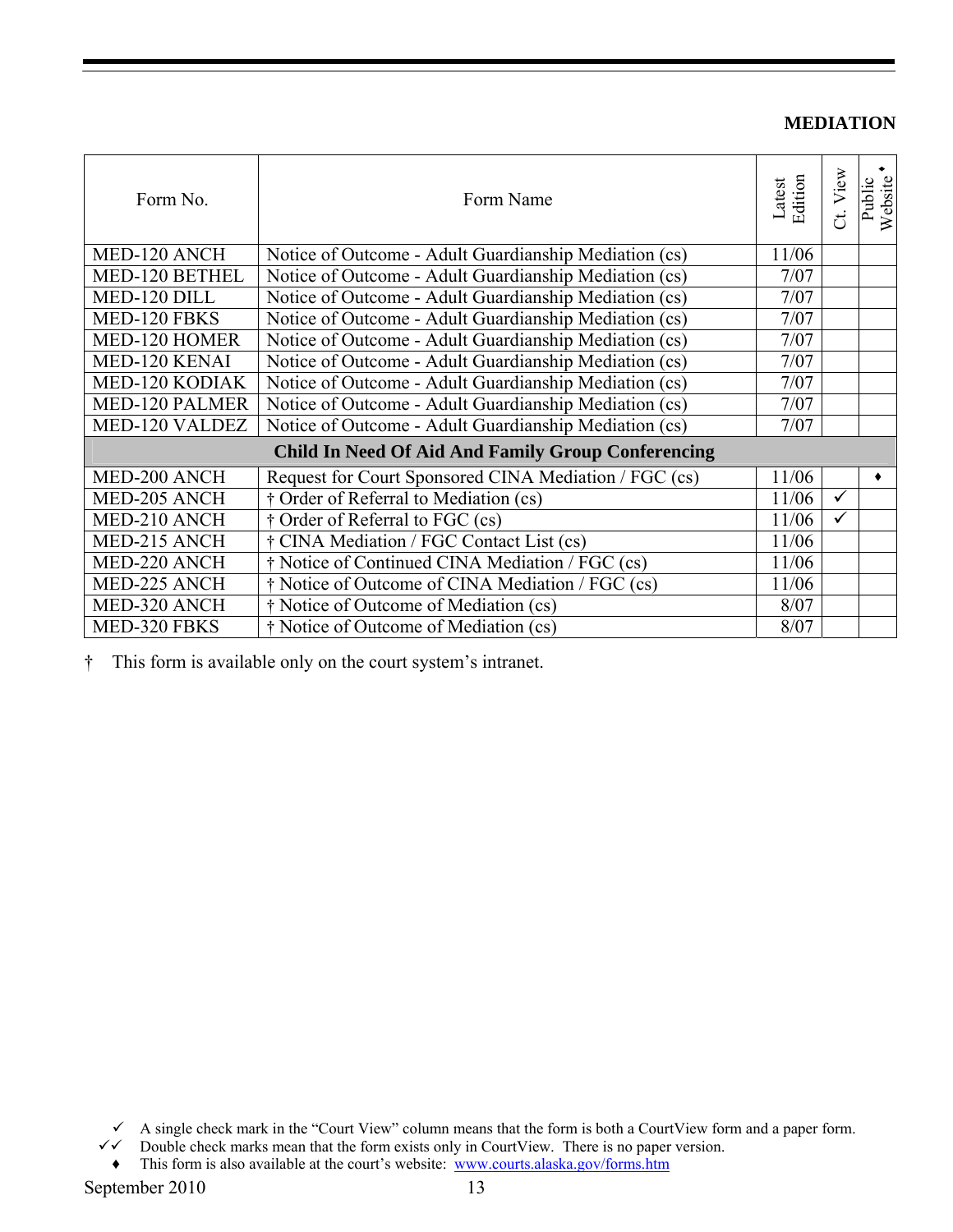#### **MENTAL COMMITMENT**

| Form No     | Form Name                         | atest<br>-<br>┯<br>T<br>– | ω | c |
|-------------|-----------------------------------|---------------------------|---|---|
| MC-300 ANCH | Order For Screening Investigation |                           |   |   |
|             |                                   |                           |   |   |

 $\checkmark$  A single check mark in the "Court View" column means that the form is both a CourtView form and a paper form.

 $\checkmark\checkmark$  Double check marks mean that the form exists only in CourtView. There is no paper version.

<sup>♦</sup> This form is also available at the court's website: www.courts.alaska.gov/forms.htm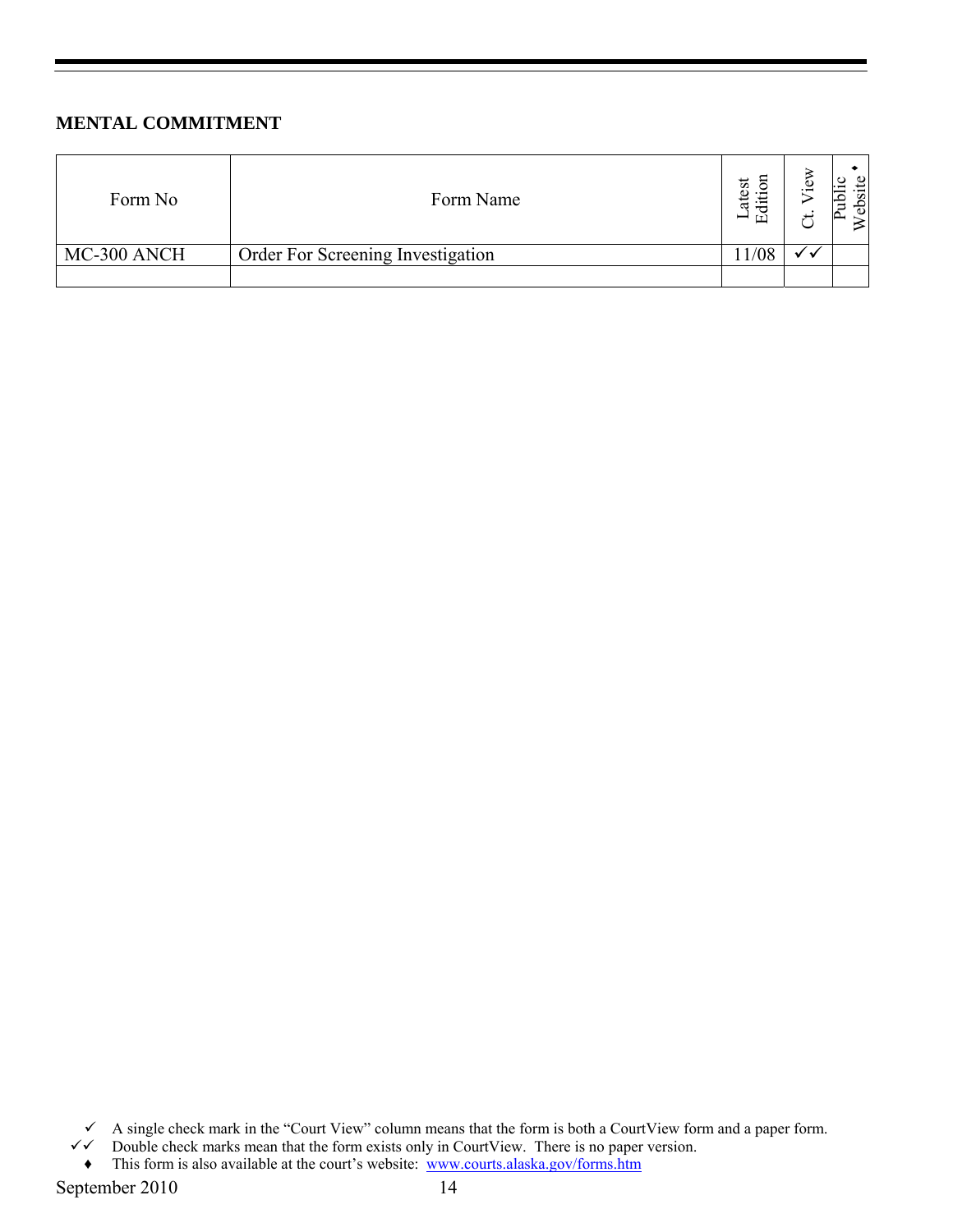#### **PROBATE**

| Form No             | Form Name                                                                                                                                                                                | atest<br>diti |  |
|---------------------|------------------------------------------------------------------------------------------------------------------------------------------------------------------------------------------|---------------|--|
| P-500 ANCH          | (Forms unavailable because the supreme court has decided the<br>Parental Consent Act unconstitutional. See State v. Planned<br>Parenthood of Alaska, Opinion No. 6184, November 2, 2007) |               |  |
| <b>P-905 PALMER</b> | Judicial Assignment Order                                                                                                                                                                | 4/10          |  |

 $\checkmark$  A single check mark in the "Court View" column means that the form is both a CourtView form and a paper form.

 $\checkmark\checkmark$  Double check marks mean that the form exists only in CourtView. There is no paper version.

♦ This form is also available at the court's website: www.courts.alaska.gov/forms.htm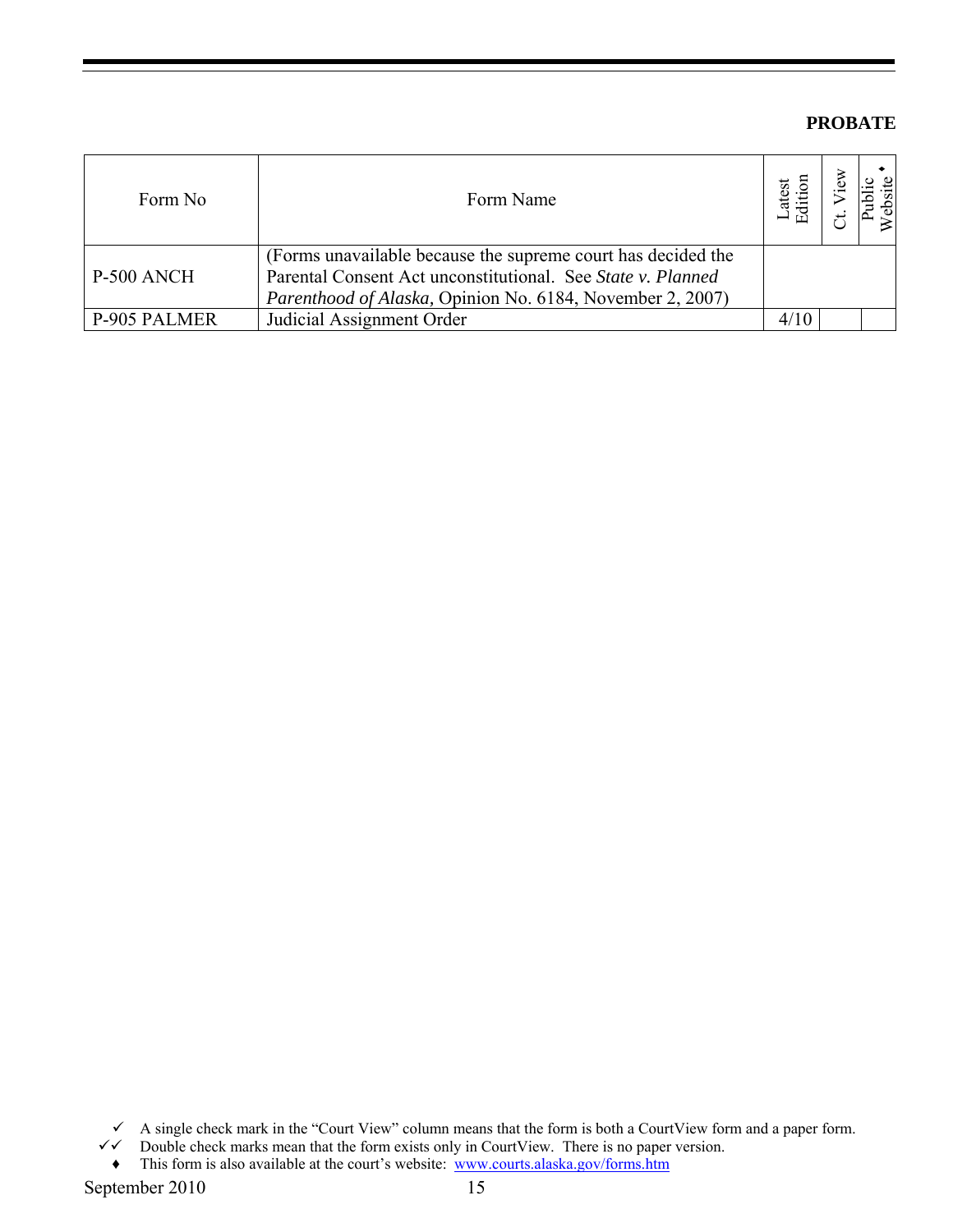#### **SMALL CLAIMS**

| Form No            | Form Name                                            | Latest<br>Edition | View<br>ಕ | Public<br>Website |
|--------------------|------------------------------------------------------|-------------------|-----------|-------------------|
| <b>SC-2 ANCH</b>   | Summons $(st.3)$                                     | 10/05             |           |                   |
| SC-2webANCH        | Summons (cs) (court website version)                 | 10/05             |           | $\bullet$         |
| <b>SC-2 FBKS</b>   | Summons $(st.3)$                                     | 10/05             |           |                   |
| SC-2webFBKS        | Summons (cs) (court website version)                 | 10/05             |           | ۰                 |
| <b>SC-2 JUNEAU</b> | Summons $(st.3)$                                     | 10/05             |           |                   |
| SC-2webJUNEAU      | Summons (cs) (court website version)                 | 10/05             |           | ٠                 |
| <b>SC-2 KENAI</b>  | Summons (st.3)                                       | 10/05             |           |                   |
| SC-2webKENAI       | Summons (cs) (court website version)                 | 10/05             |           | $\bullet$         |
| <b>SC-2 KETCH</b>  | Summons $(st.3)$                                     | 10/05             |           |                   |
| SC-2webKETCH       | Summons (cs) (court website version)                 | 10/05             |           | ٠                 |
| <b>SC-2 PALMER</b> | Summons $(st.3)$                                     | 10/05             |           |                   |
| SC-2webPALMER      | Summons (cs) (court website version)                 | 10/05             |           | ٠                 |
| <b>SC-6 ANCH</b>   | Order on Request to Change the Place of Trial (st.4) | 11/99             |           |                   |
| <b>SC-6 FBKS</b>   | Order on Request to Change the Place of Trial (st.4) | 7/01              |           |                   |
| <b>SC-7 ANCH</b>   | Postcard (re: service of complaint)(canary cdsk)     | 5/09              |           |                   |
| <b>SC-7 FBKS</b>   | Postcard (re: service of complaint)(canary cdsk)     | 5/09              |           |                   |
| <b>SC-7 JUNEAU</b> | Postcard (re: service of complaint) (canary cdsk)    | 5/09              |           |                   |
| <b>SC-7 KENAI</b>  | Postcard (re: service of complaint)(canary cdsk)     | 5/09              |           |                   |
| <b>SC-7 KODIAK</b> | Postcard (re: service of complaint)(canary cdsk)     | 5/09              |           |                   |
| <b>SC-7 PALMER</b> | Postcard (re: service of complaint) (canary cdsk)    | 5/09              |           |                   |
| <b>SC-35 ANCH</b>  | Small Claims Deficiency Memo (st.2)                  | 7/03              | ✓         |                   |

 $\checkmark$  A single check mark in the "Court View" column means that the form is both a CourtView form and a paper form.

 $\checkmark\checkmark$  Double check marks mean that the form exists only in CourtView. There is no paper version.

<sup>♦</sup> This form is also available at the court's website: www.courts.alaska.gov/forms.htm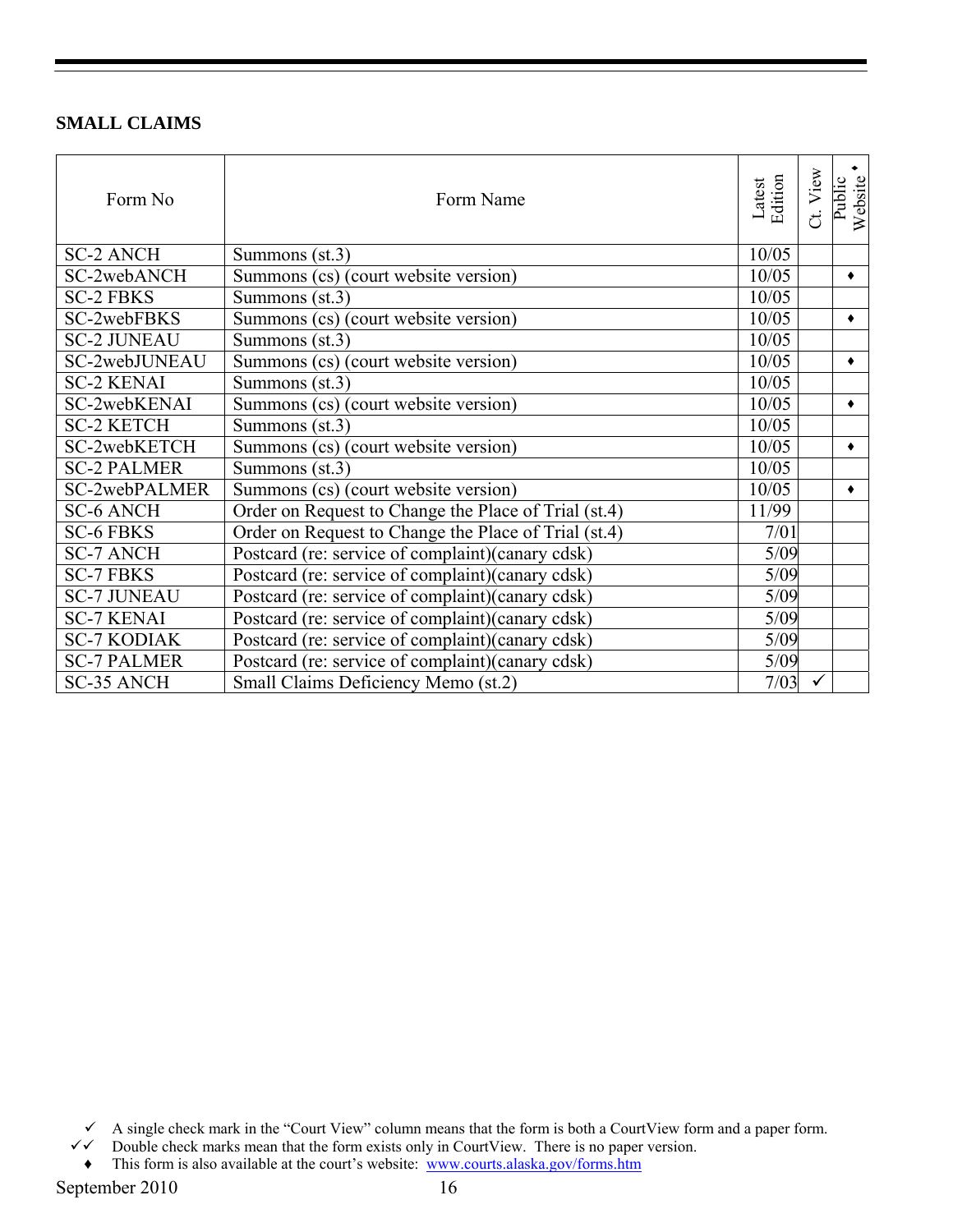## **TRIAL COURT**

| Form No           | Form Name                                                                           | Latest<br>Edition | Ct. View | $\blacklozenge$<br>Website<br>Public |
|-------------------|-------------------------------------------------------------------------------------|-------------------|----------|--------------------------------------|
| TF-105 BETHEL     | Calendaring Order/Assignment of Judge (cbls green)                                  | 5/93              |          |                                      |
| TF-105 KENAI      | Calendaring Order/Assignment of Judge (cbls green)                                  | 6/04              |          |                                      |
| TF-105 PALMER     | Calendaring Order (cbls white)                                                      | 5/97              |          |                                      |
| TF-200 ANCH       | Exhibit List (cs)                                                                   | 1/00              |          | $\bullet$                            |
| TF-200 PALMER     | Exhibit List (cs)                                                                   | 9/05              |          |                                      |
| TF-201 ANCH       | Exhibit List Continuation Sheet (cs)                                                | 8/96              |          | $\bullet$                            |
| TF-205 ANCH       | Exhibit Notice Card (orange cdsk)                                                   | 4/96              |          |                                      |
| TF-220 ANCH       | Superior Court Arraignment/Bail Prep Sheet (cs)(salmon)                             | 4/08              |          |                                      |
| TF-251 ANCH       | Next Court Date Reminder (green cs pads)                                            | 6/08              |          |                                      |
| TF-300 ANCH       | Wrong Number Card (gold cdsk)                                                       | 6/83              |          |                                      |
| TF-301 ANCH       | Notice to Return File to Law Clerk (solar yellow #70)                               | 3/89              |          |                                      |
| TF-302 ANCH       | Return of File/Paperwork Memo (st.2)                                                | 7/89              |          |                                      |
| TF-303 ANCH       | Request for File Being Microfilmed (st.4)                                           | 4/08              |          |                                      |
| TF-305 ANCH       | File Request $(8\frac{1}{2} \times 5\frac{1}{2})(cs \text{ pads})$                  | 11/98             |          |                                      |
| TF-315 ANCH       | Authentication Form (cs)                                                            | 4/09              |          |                                      |
| TF-322 ANCH       | STOP Card (cs)(green cdsk)                                                          | 3/10              |          |                                      |
| TF-450 ANCH       | Cassette Work Order (3" x 5" canary cdsk)                                           | 2/89              |          |                                      |
| TF-610 ANCH       | Deficiency Card – Motions (blue cdsk)                                               | 7/98              |          |                                      |
| TF-610 KENAI      | Deficiency Card - Motions (blue cdsk)                                               | 8/93              |          |                                      |
| TF-610 PALMER     | Deficiency Card – Motions (blue cdsk)                                               | 1/94              |          |                                      |
| TF-612 ANCH       | Deficiency Card (blue cdsk)                                                         | 7/98              |          |                                      |
| TF-612 KENAI      | Deficiency Card - Default (blue cdsk)                                               | 8/93              |          |                                      |
| TF-613 ANCH       | Deficiency Card - Laurie Wright, etc. (blue cdsk)                                   | 7/93              |          |                                      |
| TF-614 ANCH       | Deficiency Memo - Microfilmed File (st.2)                                           | 4/96              |          |                                      |
| TF-615 ANCH       | Deficiency Card - Law Clerk (gold cdsk)                                             | 9/08              |          |                                      |
| TF-616 FBKS       | Deficiency Card (green cdsk) $(4 \frac{1}{2} \times 5 \frac{1}{2})$                 | $1/06$            |          |                                      |
| TF-635 ANCH       | HOLD Card – Trial Court Accounting (green cdsk)( $2\frac{3}{4}$ x 4 $\frac{1}{4}$ ) | 5/97              |          |                                      |
| TF-645            |                                                                                     | 3/07              |          |                                      |
| <b>DILLINGHAM</b> | File Tracking Card $(TCB)(5.5 \times 8.5)$                                          |                   |          |                                      |
| TF-900 ANCH       | Counsel of Record Card $(5\frac{1}{2} \times 8\frac{1}{2})$ (canary cdsk)           | 3/06              |          |                                      |
| TF-945 ANCH       | Application for Court Approval For Media Coverage (st.2)                            | $1/00$            |          |                                      |
| TF-975 FBKS       | Case Number Card (2.5 x 3.5 buff cdsk)                                              | 3/07              |          |                                      |
| TF-975 KETCH      | Case Number Card (2.5 x 3.5 buff cdsk)                                              | 6/10              |          |                                      |

- $\checkmark\checkmark$  Double check marks mean that the form exists only in CourtView. There is no paper version.
	- ♦ This form is also available at the court's website: www.courts.alaska.gov/forms.htm

 $\checkmark$  A single check mark in the "Court View" column means that the form is both a CourtView form and a paper form.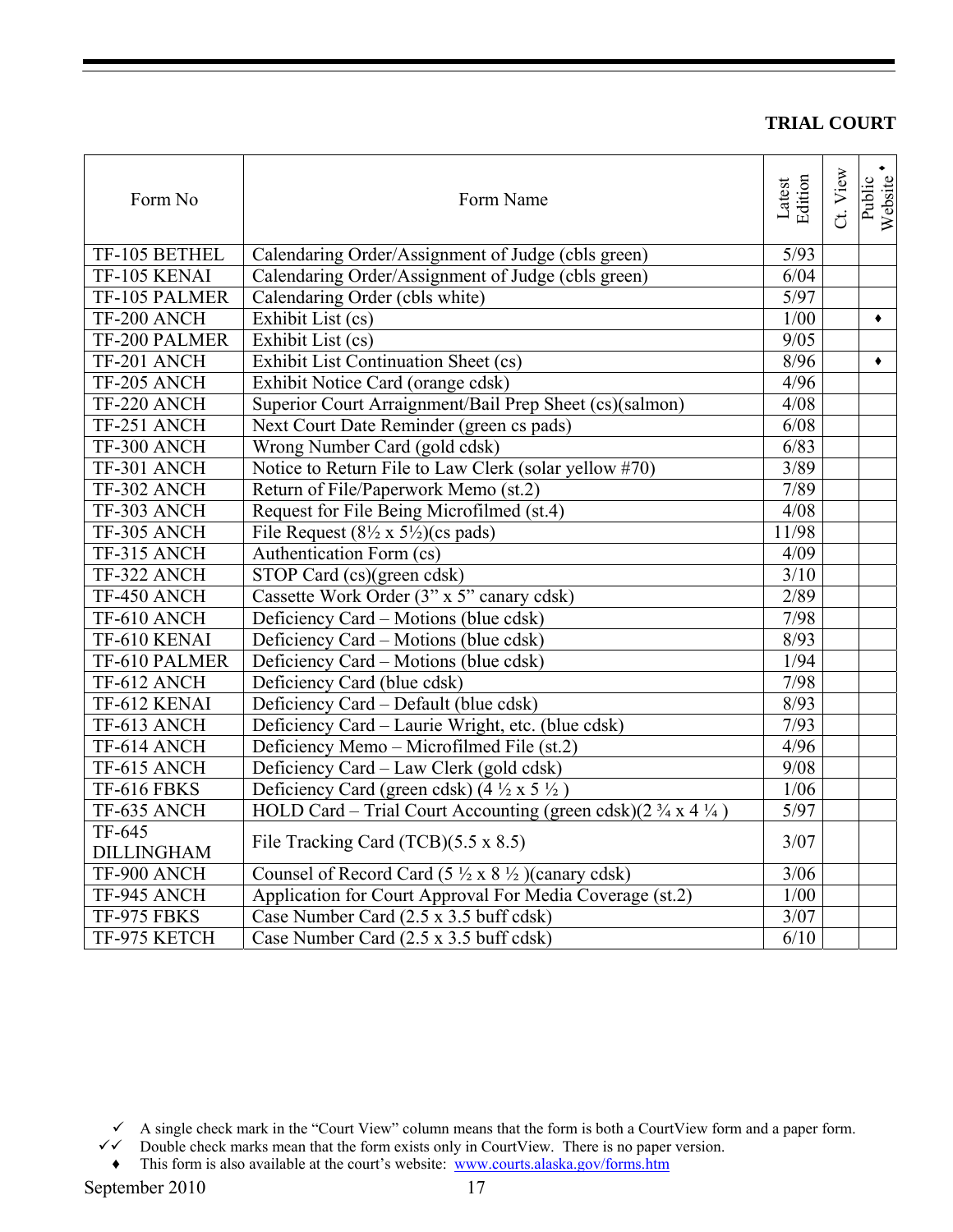# **TRAFFIC**

| Form No            | Form Name                                              | Latest<br>Edition | View<br>ರ    | Website<br><b>Public</b> |
|--------------------|--------------------------------------------------------|-------------------|--------------|--------------------------|
| TR-130 ANCH        | Warning Notice (st.2)(printed commercially)            | 7/98              |              |                          |
| TR-140 ANCH        | Recall Sheet (st.3)                                    | 8/83              |              |                          |
| TR-201 ANCH        | Request to Reschedule Trial (st.3)                     | 9/05              |              |                          |
| TR-217 ANCH        | No Contest Plea and Defensive Driving Agreement (st.2) | 5/08              |              |                          |
| TR-220 ANCH        | Instructions for Defendant (st.3) (no hole punch)      | 6/91              |              |                          |
| TR-315 ANCH        | Settlement Agreement/Judgment (parking cases) (st.3)   | 11/97             |              |                          |
| TR-420 ANCH        | Request and Order to Vacate Default Judgment (st.3)    | 12/09             |              |                          |
| <b>TR-500 ANCH</b> | Minor Offense Log Notes (st.4)                         | 2/10              |              |                          |
| <b>TR-500 FBKS</b> | Minor Offense Log Notes (st.2)                         | 8/03              | $\checkmark$ |                          |
| TR-505 ANCH        | Notice of Unpaid Check (st.3)                          | 1/97              |              |                          |
| <b>TR-510 ANCH</b> | Traffic Court Schedule (cs)                            | 11/00             |              |                          |

 $\checkmark$  A single check mark in the "Court View" column means that the form is both a CourtView form and a paper form.

 $\checkmark\checkmark$  Double check marks mean that the form exists only in CourtView. There is no paper version.

<sup>♦</sup> This form is also available at the court's website: www.courts.alaska.gov/forms.htm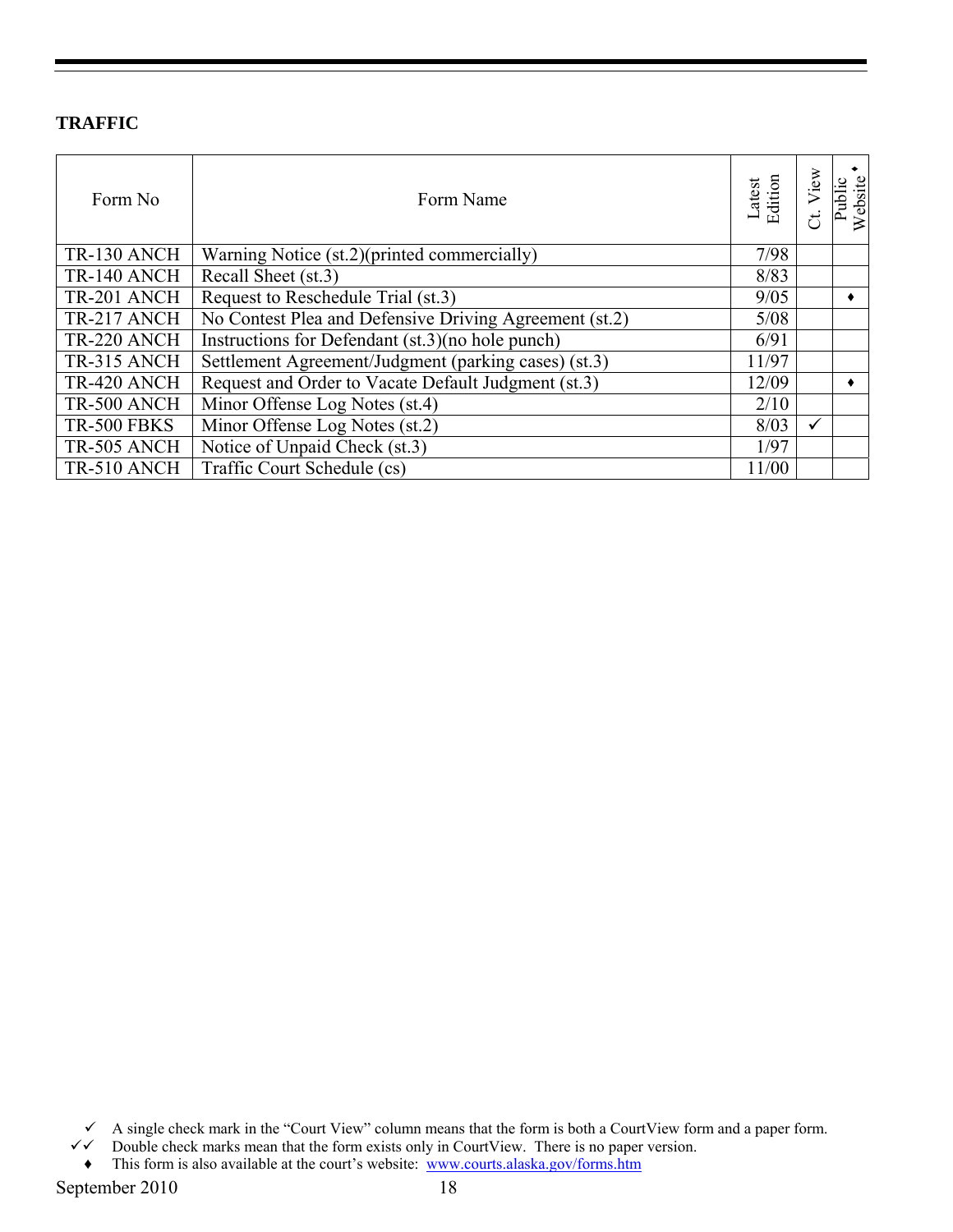# **THERAPEUTIC COURT**

| Form No           | Form Name                                                                                | Latest<br>Edition | View<br>ö | Public<br>Website |
|-------------------|------------------------------------------------------------------------------------------|-------------------|-----------|-------------------|
| CRP-100 ANCH      | Motion for Initial Opt-In $& Order (st.3)$                                               | 3/10              |           |                   |
| CRP-105 ANCH      | Motion for Formal Opt-In & Order (st.3)                                                  | 11/08             |           |                   |
| CRP-110 ANCH      | Conditions of Release & Bail (st.3)                                                      | 9/06              |           |                   |
| CRP-115 ANCH      | Petition to Revoke Probation (st.3)                                                      | 9/06              |           |                   |
| CRP-120 ANCH      | Motion for Bail Review Hearing (st.3)                                                    | 9/06              |           |                   |
| CRP-125 ANCH      | Order Returning Case to District Court Calendar (st.3)                                   | 9/06              |           |                   |
| CRP-130 ANCH      | Motion to Continue/Expedite Hearing & Order (st.3)                                       | 9/06              |           |                   |
| CRP-135 ANCH      | Request by Case Coordinator to Continue / Expedite Hearing &<br>Order (st.3)             | 9/06              |           |                   |
| CRP-140 ANCH      | Rule 11 Agreement (st.3)                                                                 | 5/10              |           |                   |
| $OWL - 1$ ANCH    | Criminal Rule 11 Agreement (st.4)                                                        | 2/08              |           |                   |
| $OWL - 2 ANCH$    | Reinstatement Check List (st.3)                                                          | 11/08             |           |                   |
| <b>VET-1 ANCH</b> | Motion & Order for Determination of Eligibility for AK Veterans<br>Court(st.4)           | 6/09              |           |                   |
| VET-2-ANCH        | Motion & Order for Formal Opt-In to Participation in AK Veterans<br>Court $(st.4)$       | 6/09              |           |                   |
| <b>VET-3 ANCH</b> | AK Veterans Court Conditions of Release/Bail (st.4)                                      | 6/09              |           |                   |
| <b>VET-4 ANCH</b> | Order Returning Case to Regular District Court Calendar from AK<br>Veterans Court (st.4) | 6/09              |           |                   |
| WC-1 ANCH         | Supplemental Hearing Record (st.3)                                                       | 8/04              |           |                   |
| WC-2 ANCH         | Transferring File Order (st.4)                                                           | 8/04              |           |                   |
| WC-3 ANCH         | Family Care Court to Do List (st.4)                                                      | 6/06              |           |                   |

♦ This form is also available at the court's website: www.courts.alaska.gov/forms.htm

 $\checkmark$  A single check mark in the "Court View" column means that the form is both a CourtView form and a paper form.

 $\checkmark\checkmark$  Double check marks mean that the form exists only in CourtView. There is no paper version.